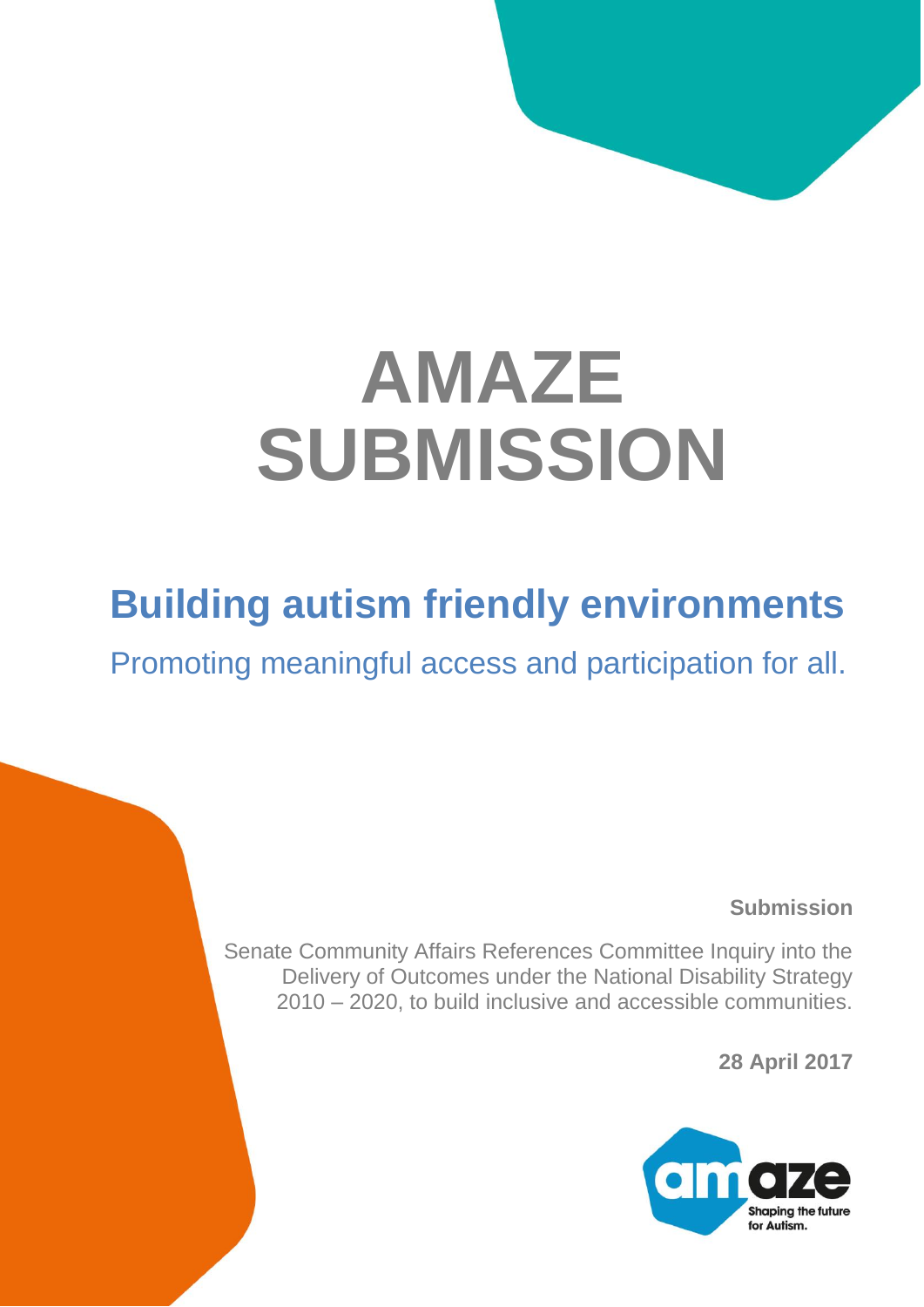# **Contents**

|--|--|--|

#### **Submission**

#### **Case studies**

| Case Study 3: Autism Friendly Visits, Parks Victoria and Maroondah City Council 19              |  |
|-------------------------------------------------------------------------------------------------|--|
|                                                                                                 |  |
| Case Study 5: Being Connected: Libraries and Autism, Shire of Campaspe's regional libraries. 21 |  |
|                                                                                                 |  |

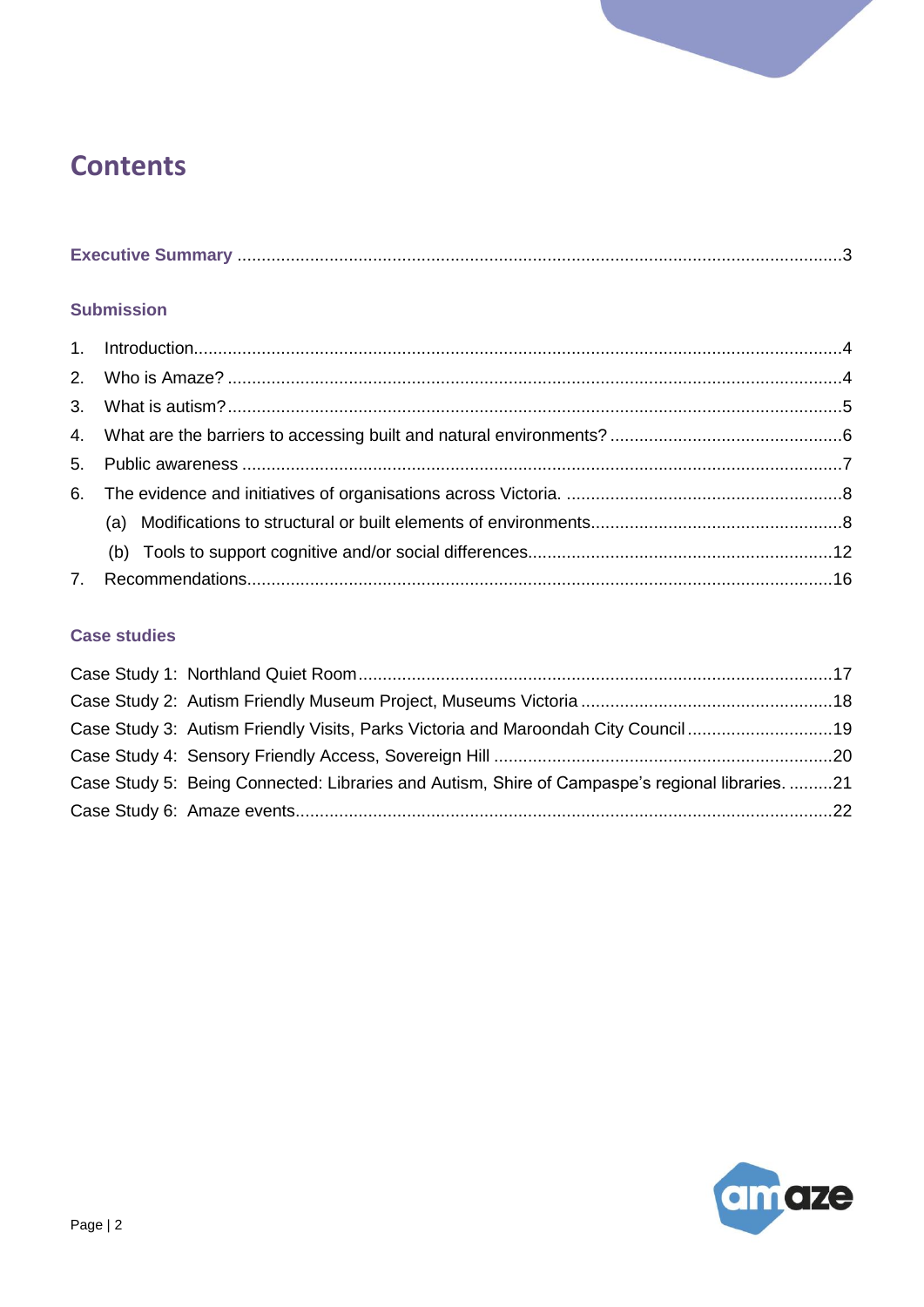# <span id="page-2-0"></span>Executive Summary

People on the autism spectrum can face a range of environmental barriers when seeking to participate in, and make a valued contribution to Australian society. These barriers can relate to the structural or physical features of a built environment (i.e. lighting and noise), as well as cognitive and/or social differences experienced by many people on the autism spectrum (including a need for routine or predictability).

When measuring the delivery of outcomes to date under the *National Disability Strategy 2010 – 2020,* to build inclusive and accessible communities, we encourage the Senate Standing Committee on Community Affairs to consider whether progress has been made towards reducing the barriers faced by many people on the autism spectrum.

There is robust evidence that a building's design or modification can improve access and participation for people on the autism spectrum. In particular, sensory regulation can be supported through design/modifications relating to spatial configuration, acoustics, lighting, thermal comfort, materials, air quality and safety. There is also emerging evidence of tools that can be effective to support cognitive differences. For example, social scripts can support understanding of what to expect when visiting a place or event and sensory maps can support identification of high sensory (i.e. loud, busy, lots of visual stimuli) and low sensory (i.e. quieter) areas.

Amaze has collaborated with a number of innovative Victorian organisations who have recognised the high number of people on the autism spectrum in their community and demonstrated leadership by modifying their environments and/or provided tools to better support them. For example, with support from Amaze, Northland Shopping Centre has established a world first quiet room for people on the autism spectrum that may need time out from the noise, crowds and other sensory stimuli of a shopping centre. Amaze has also collaborated with Museums Victoria and Parks Victoria on their development of social scripts and sensory maps to support visitors on the autism spectrum.

These initiatives (together with similar initiatives led by Sovereign Hill and Campaspe Regional Libraries) have proven highly successful in reducing barriers to access and participation in a cost-effective and sustainable way, particularly where a comprehensive approach has been taken (combining resources such as social scripts and sensory maps with structural modifications and staff training) and where the initiatives have been developed and continue to be evaluated in collaboration with people on the autism spectrum and autism organisations. These examples also demonstrate the vast audiences that can benefit (i.e. across age groups, people with and without disabilities and people with mental health conditions), as well as the diverse locations in which access and participation can be supported.

However, if meaningful progress is to be made towards reducing environmental barriers across Australia, isolated initiatives by individual organisations will not be enough. Government leadership is required. While encouraging progress has been made by Australian governments towards improving access for people with physical disabilities under universal design standards and building codes, these instruments do very little to support people on the autism spectrum or with intellectual disabilities or mental health conditions. We recommend that the Commonwealth take the following action to reduce the environmental barriers people on the autism spectrum continue to experience:

- 1. Through this inquiry, review the extent to which environmental barriers continue to restrict access and participation for people on the autism spectrum (in ongoing consultation with people on the autism spectrum).
- 2. Develop guidelines for people involved in planning phases (of building new or modifying existing environments) on how to incorporate design/modifications that may support people on the autism spectrum and the broader community. Planners should also be encouraged to consult with people on the autism spectrum that will be using a specific environment.
- 3. Review the extent to which the *Commonwealth Disability (Access to Premises – Buildings) Standards* 2010 are effective in supporting people on the autism spectrum, and how they may be amended to require universal design approaches that reduce the barriers that continue to be experienced.
- 4. Through the Information, Linkages and Capacity Building (ILC) component of the National Disability Insurance Scheme, build awareness and understanding across the community of the benefits of inclusive environments, the barriers people on the autism spectrum face and how the community (including individuals, governments, public organisations and the private sector) may support people on the autism spectrum.
- 5. Provide funding and/or grants for business and community organisations to develop resources such as social scripts and sensory maps to support access to their venues and events (in collaboration with people on the autism spectrum and autism organisations).
- 6. Encourage state and territory governments to consider how they can lead universal design approaches that support people on the autism spectrum, particularly in schools, public transport and in other public places.

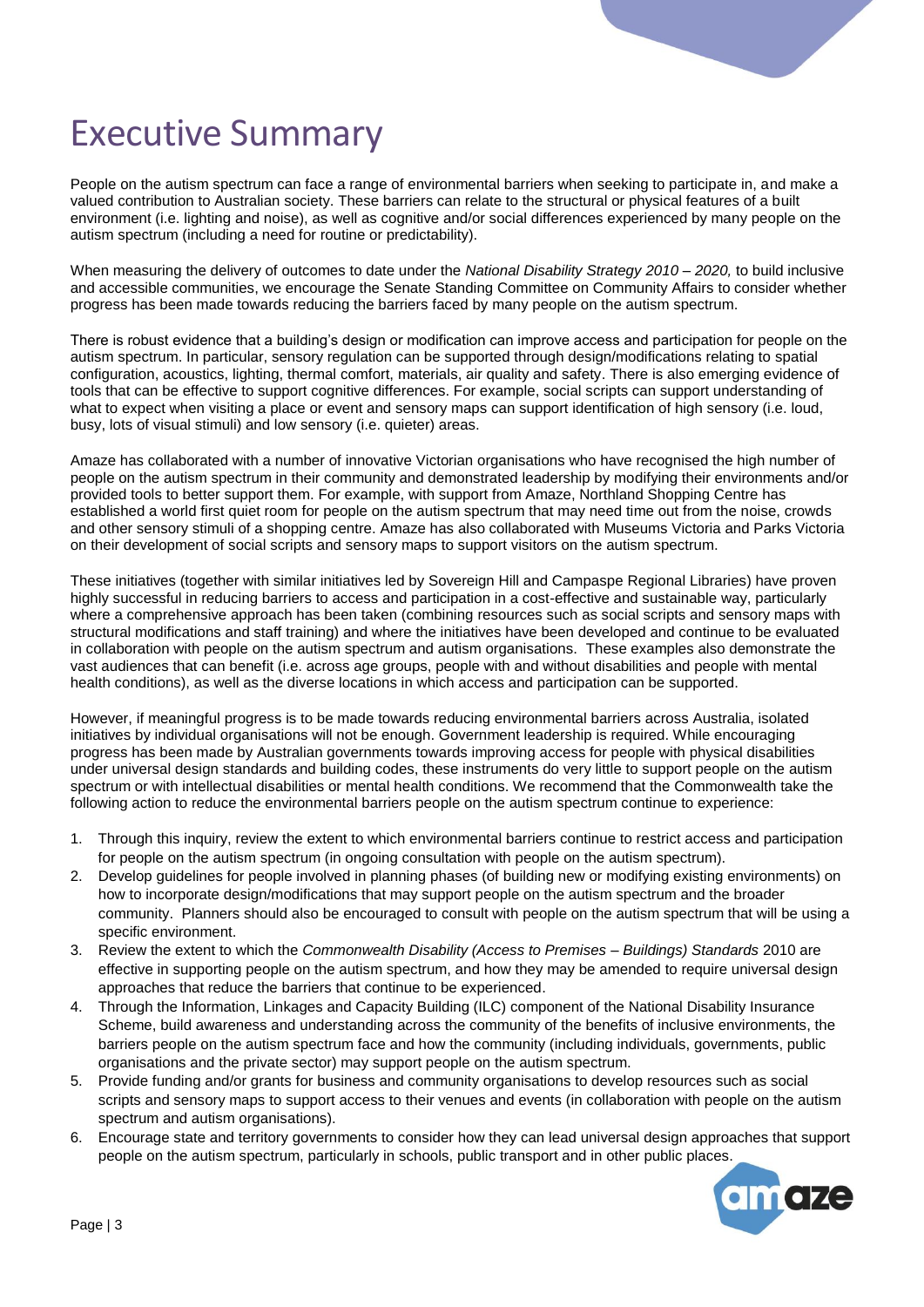

# <span id="page-3-0"></span>**1. Introduction**

Amaze welcomes the opportunity to provide a submission to the Senate Community Affairs References Committee (SCARC) Inquiry into the Delivery of Outcomes under the *National Disability Strategy 2010 – 2020*, to build inclusive and accessible communities.

As the peak body for people on the autism spectrum and their families in Victoria, we encourage the SCARC to assess whether progress has been made towards reducing the environmental barriers faced by people on the autism spectrum when seeking to access and participate in public life.

The large gap in outcomes for people on the autism spectrum and those without disability remains stark across Australia. The gap is across the lifespan and supported by current available data, be it in education, employment, wellbeing, community participation. Recent international research indicates a gap in average lifespan of 16 years.

Specific and targeted, government led responses are urgently needed to address this disparity that support not only people on the autism spectrum directly, but that build the capacity of the broader community (including individuals, governments, public organisations and the private sector) to understand the needs of people on the autism spectrum and provide better support. This will benefit not only people on the autism spectrum their families and carers, but all Australians through resulting economic gains.

There is evidence that structural modifications and resources to support sensory needs and cognitive differences in people on the autism spectrum can significantly improve their ability to access and participate in public life, including in school, employment and recreational activities. While innovative steps have been taken by some organisations across Australia to improve access and participation at their venues and events, a government led approach is urgently required to remove environmental barriers, meaningfully support access and participation and improve outcomes for people on the autism spectrum at a national level.

# <span id="page-3-1"></span>**2. Who is Amaze?**

Amaze is the peak body in Victoria for people on the autism spectrum and their supporters. Amaze is a member-based not-for-profit organisation established in 1967 that represents around 55,000 Victorians living on the autism spectrum.

Amaze's vision is for a society that respects the dignity of every person on the autism spectrum and offers every person on the autism spectrum real opportunities to participate and contribute.

Amaze's purpose is to work towards every person on the autism spectrum having the opportunity to exercise their own choice to participate meaningfully in, and make a valued contribution to, our society.

To achieve this we:

- Build awareness and understanding of autism;
- Develop community capacity by working with others to help them value and support people on the autism spectrum and their families; and
- Increase the number of opportunities for participation and valued contributions for people on the autism spectrum.

We regularly engage and consult with people on the autism spectrum to ensure that their voices, and the voices of those who support them, are central to our decision making processes and advocacy.

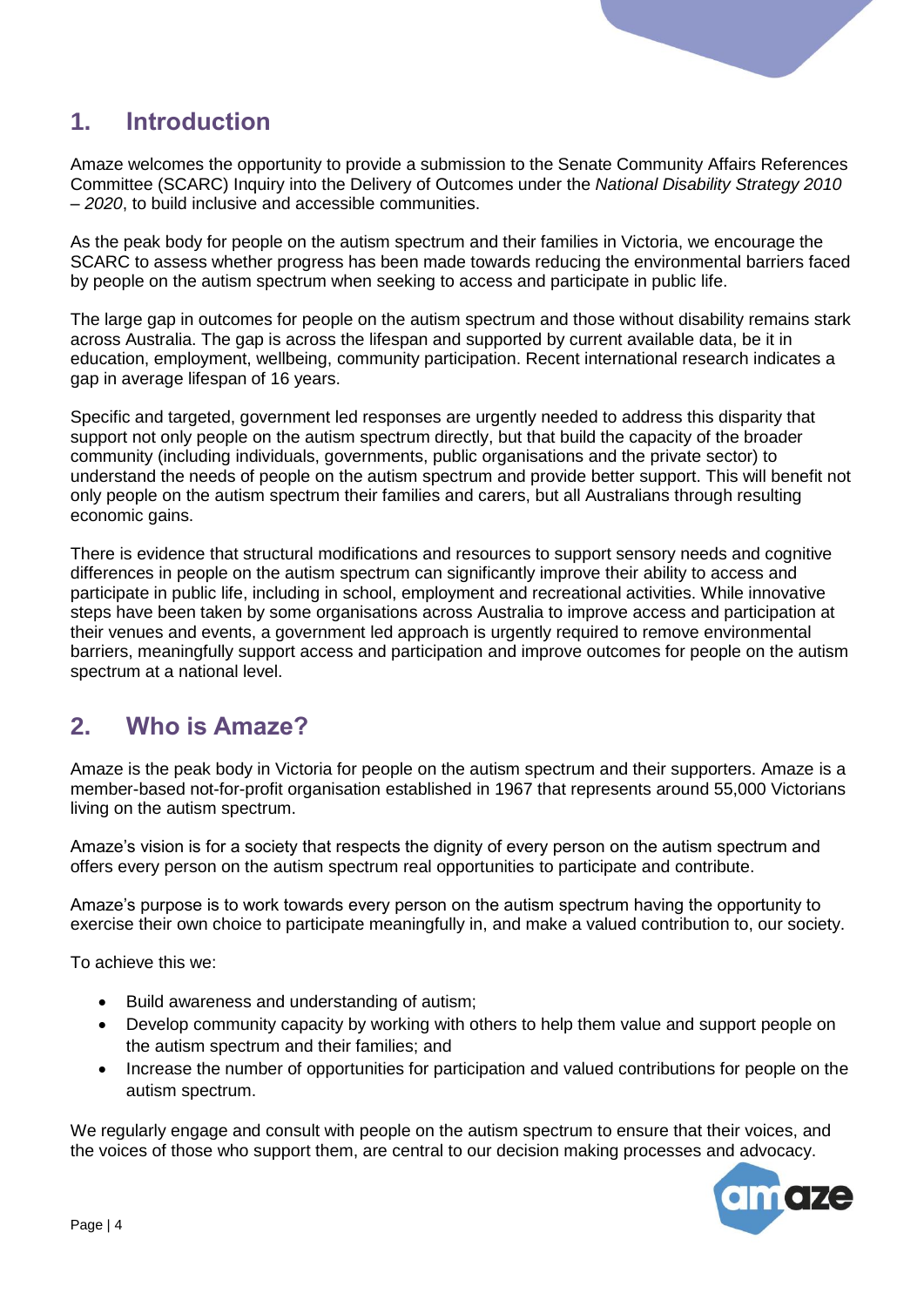Of particular relevance to this submission, in 2016 Amaze conducted a survey ('Amaze Survey, 2016') asking participants a number of questions relating to diagnosis, education, employment, support services, the National Disability Insurance Scheme and an open ended section to share anything further. We had a significant response to the survey, with over 500 responses, representing a mix of people on the autism spectrum, family members of a person/s on the autism spectrum, carers of a person/s on the autism spectrum; educators, service providers, employers and members of community organisations. In their responses, many respondents identified the personal impacts of environmental barriers that restrict their access to, and participation in, public life. Many of these responses are included throughout this submission.

# <span id="page-4-0"></span>**3. What is autism?**

#### *"If you've only met one person with autism, you've only met one person with autism*". Dr Stephen Shore

Autism Spectrum Disorder (or ASD) is a neurodevelopmental condition with symptoms that may appear early in life. Amaze uses the terms "the autism spectrum" and "autism" to refer to this group of conditions. The term "spectrum" is used to describe the range of characteristics and abilities found in people with autism, as well as developmental changes, such as improvement in language ability, which might occur over time in a person with autism.

Autism is not a disease. People are born on the autism spectrum. It is a lifelong condition and there is no cure, but the way it affects people may change over time as a person grows and matures. Approximately 1% of the population is on the autism spectrum. Currently, four times as many males are diagnosed than females, but the number of females on the autism spectrum is increasing.  $1$ 

Autism has directly touched the lives of the majority of Australians. An online poll of 1,012 Australians, conducted by Essential Research (commissioned by Amaze) in July 2016, to measure the public's awareness and understanding of autism found that 52% of respondents knew someone with autism (including 15% that had a family member with autism and 35% of people knew someone who has a family member with autism). People on the autism spectrum also comprise the largest diagnostic group of National Disability Insurance Scheme participants, with 28.3% identifying autism as their primary disability. $2$ 

Every individual on the autism spectrum is different, but these features are present in some form: challenges in communication and interaction; sharing interests and emotions; using and understanding non-verbal communication; making friends and adjusting behaviour to different social situation; repetitive speech and behaviour; interests that are very intense or narrow in focus; and a need for predictability and routine.

In addition to these features, people on the autism spectrum often experience hyper-sensitivity (over sensitive) and/or hypo-sensitivity (under sensitive) to sensory input or unusual interests in sensory aspects of the environment. Sensory inputs or aspects may include visual stimuli (e.g. lights, movement, patterns, colours, sound and loud noise, smell, taste, touch, temperature, pain, sense of balance, movement and position in space). Sensory sensitivities are now recognised as a core



<sup>1</sup> ABS (2017). *Autism in Australia*. Catalogue No. 4430 – Disability, Ageing and Carers, Australia: Summary of Findings 2015. Available at [http://abs.gov.au/ausstats/abs@.nsf/Latestproducts/4430.0Main%20Features752015?opendocument&tabname=Summary&prodno=4430.0&is](http://abs.gov.au/ausstats/abs@.nsf/Latestproducts/4430.0Main%20Features752015?opendocument&tabname=Summary&prodno=4430.0&issue=2015&num=&view) [sue=2015&num=&view=](http://abs.gov.au/ausstats/abs@.nsf/Latestproducts/4430.0Main%20Features752015?opendocument&tabname=Summary&prodno=4430.0&issue=2015&num=&view).

NDIA 2nd Quarterly Report to COAG 2016-17.

Available at https://www.ndis.gov.au/about-us/information-publications-and-reports/quarterly-reports.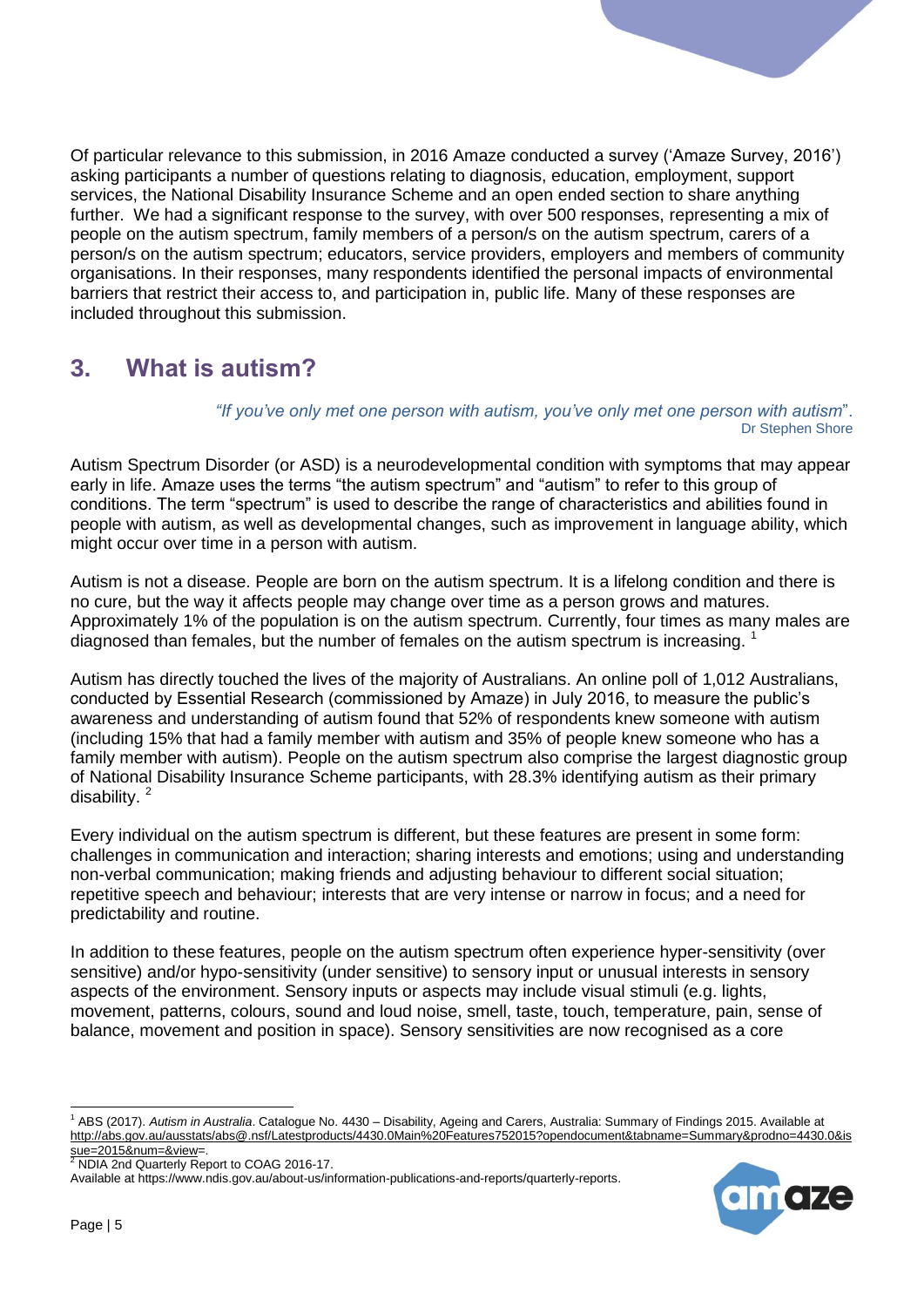

symptom of autism and in 2013 they were included in the fifth edition of the Diagnostic and Statistical Manual of Mental Disorders (DSM-5) for autism. $3$ 

Autism may be present with other conditions and it is important to understand the implications of this for each person. For example people on the autism spectrum may also be diagnosed with an intellectual disability, language delay, epilepsy, Attention Deficit Hyperactivity Disorder, anxiety and/or depression. Furthermore, no two people on the autism spectrum are alike. In practical terms this translates into each person having diverse needs for support in different areas of daily life to enable them to participate and contribute meaningfully to their community.

### <span id="page-5-0"></span>**4. What are the barriers to accessing built and natural environments?**

*"There are lots of places and activities we avoid due to inappropriate conditions and lack of support for kids on the spectrum. This has impacted our quality of life. Lack of understanding and compassion in the community reduces the social experiences and friendships my children can have"*

*(Amaze survey, 2016)*

An "autism friendly environment<sup>4</sup>" attracts, actively seeks and supports participation by people on the autism spectrum (and their families and carers), including through adjustments to support communication, sensory regulation and cognitive needs.

While some positive steps have been taken across Victoria, people on the autism spectrum continue to face significant barriers to accessing and participating in a vast range of environments. These environments include public venues and events, public transport, commercial premises/employment, education facilities, parks, libraries, sports and recreation facilities, shopping centers, movie theatres and more. For many people on the autism spectrum, these barriers grossly limit their full inclusion and participation, compromising their ability to live an ordinary life.

For people on the autism spectrum, access issues can relate to:

- 1. Structure or physical features of the built environment: including lighting, acoustics, smells, colors, spatial features, flooring and other design elements. They may also include the way information is conveyed, for example a lack of non-verbal communication or signs. <sup>5</sup>
- 2. Cognitive or social differences: including a need for routine/predictability and delayed or single channel processing (may not hear/see/feel at the same time).<sup>6</sup>

Each person on the autism spectrum will experience these issues differently. Some people with hyper – sensitivity may experience mild to moderate anxiety and distress, while others will experience a high level of sensory overload and anxiety. In turn, some people may be able remain in the environment but be unable to interact or participate in a meaningful way, while others will simply be unable to stay. A person that is hypo-sensitive may not be able to remain in an environment if it does not meet their sensory needs, i.e. relating to touch or visual stimuli. Furthermore, a person that needs predictability or routine may seek to control the environment and the people around them if they are experiencing an absence of predictability or routine. If the person is unable, or is not supported, to regulate their senses or emotions they may experience anxiety and related behaviors.

<sup>6</sup> American Psychiatric Association (2013). *Diagnostic and statistical manual of mental disorders* (5th ed.). US



<sup>3</sup> American Psychiatric Association (2013) *Diagnostic and statistical manual of mental disorders* (5th ed.). US. 4

<sup>&</sup>quot;Environment" refers to anything from a space or room to a whole building.

<sup>5</sup> Shell, S (2016). *Why buildings for autistic people are better for everyone.* Forte Building Science. Available at *https://network.aia.org/HigherLogic/.../DownloadDocumentFile.ashx?DocumentFileK...*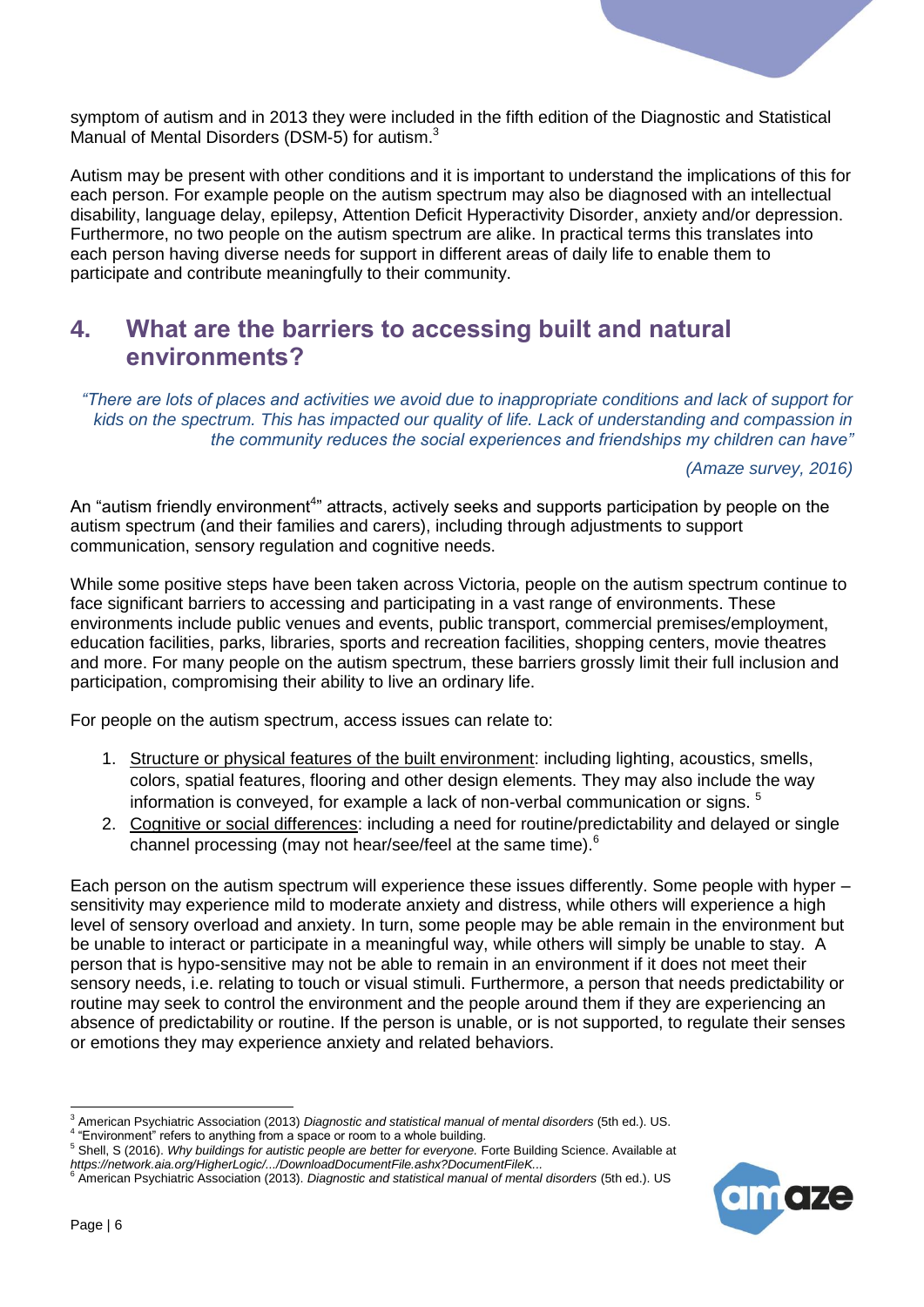If a person on the autism spectrum does not feel supported to access their community or places where they work, learn, socialize or play, they are likely to avoid or withdraw from these environments, leading to social isolation for both people on the autism spectrum and their families. It is well known that social isolation leads to poor mental health, education, social and economic outcomes.  $<sup>7</sup>$ </sup>

Designing environments with the characteristics of autism in mind can not only reduce anxiety and increase participation and independence of people on the autism spectrum, it can also be cost saving and benefit the wider community. There is a significant commercial advantage to creating autism friendly environments if they support and attract people on the autism spectrum and their families. <sup>8</sup>

While there is robust evidence relating to the design features and tools that may best support people on the autism spectrum (discussed in detail below), there is also a need for ongoing engagement and consultation with people on the autism spectrum about the barriers faced and how these may be reduced. Significant learnings should also be taken from businesses and organisations that have already taken steps to make their environment more accessible (see case studies below).

## <span id="page-6-0"></span>**5. Public awareness**

*"There is a fundamental lack of awareness of what autism is & as a result all too often people aren't aware of what modifications they can make to an environment/situation to make it more accommodating for someone on the spectrum. There needs to be greater awareness & education". (Amaze survey, 2016)*

While community awareness of autism and the needs of people on the autism spectrum is increasing, there is an ongoing lack of understanding among Australians of what they can do to actually support autistic people.

The online poll of 1,012 Australians, conducted by Essential Research (commissioned by Amaze) in July 2016 found that:

- 64% of respondents were aware that people on the autism spectrum can be over or under sensitive to stimuli like light and noise; and
- 72% of respondents agreed that schools, workplaces and the wider community (retail, recreation, hospitals etc.) need to have a better understanding of how to support people on the autism spectrum.

Yet only 29% of respondents reported having a good understanding of how to support people on the autism spectrum.<sup>9</sup>

The polling demonstrates the urgent need to build the broader community's capacity to understand how it may support people on the autism spectrum – whether as family members, friends, students, colleagues or visitors to public places or events. This capacity building should be prioritised under the National Disability Insurance Scheme through its Information, Linkages and Capacity Building (ILC) work.



<sup>-</sup><sup>7</sup> National People with Disabilities and Carer Council (2009). *Shut out: The Experience of People with Disabilities and their Families in*  Australia. National Disability Strategy Consultation Report. Commonwealth of Australia.<br><sup>8</sup> Boyle C (2016). Authority Strategy Consultation Report. Commonwealth of Australia.

<sup>8</sup> Boyle C (2016). *Autism and the built environment – using design to improve outcomes*. Autism Housing Pathways. Available at [http://autismhousingpathways.org/wp-content/uploads/2016/04/Autism-and-the-built-environment-%E2%80%93-using-design-1.pdf;](http://autismhousingpathways.org/wp-content/uploads/2016/04/Autism-and-the-built-environment-%E2%80%93-using-design-1.pdf) Shell, S (2016). *Why buildings for autistic people are better for everyone.* Forte Building Science. Available at

*https://network.aia.org/HigherLogic/.../DownloadDocumentFile.ashx?DocumentFileK...* <sup>9</sup> Essential Research (2016). *The Essential Report – Autism questions*, 19 July 2016.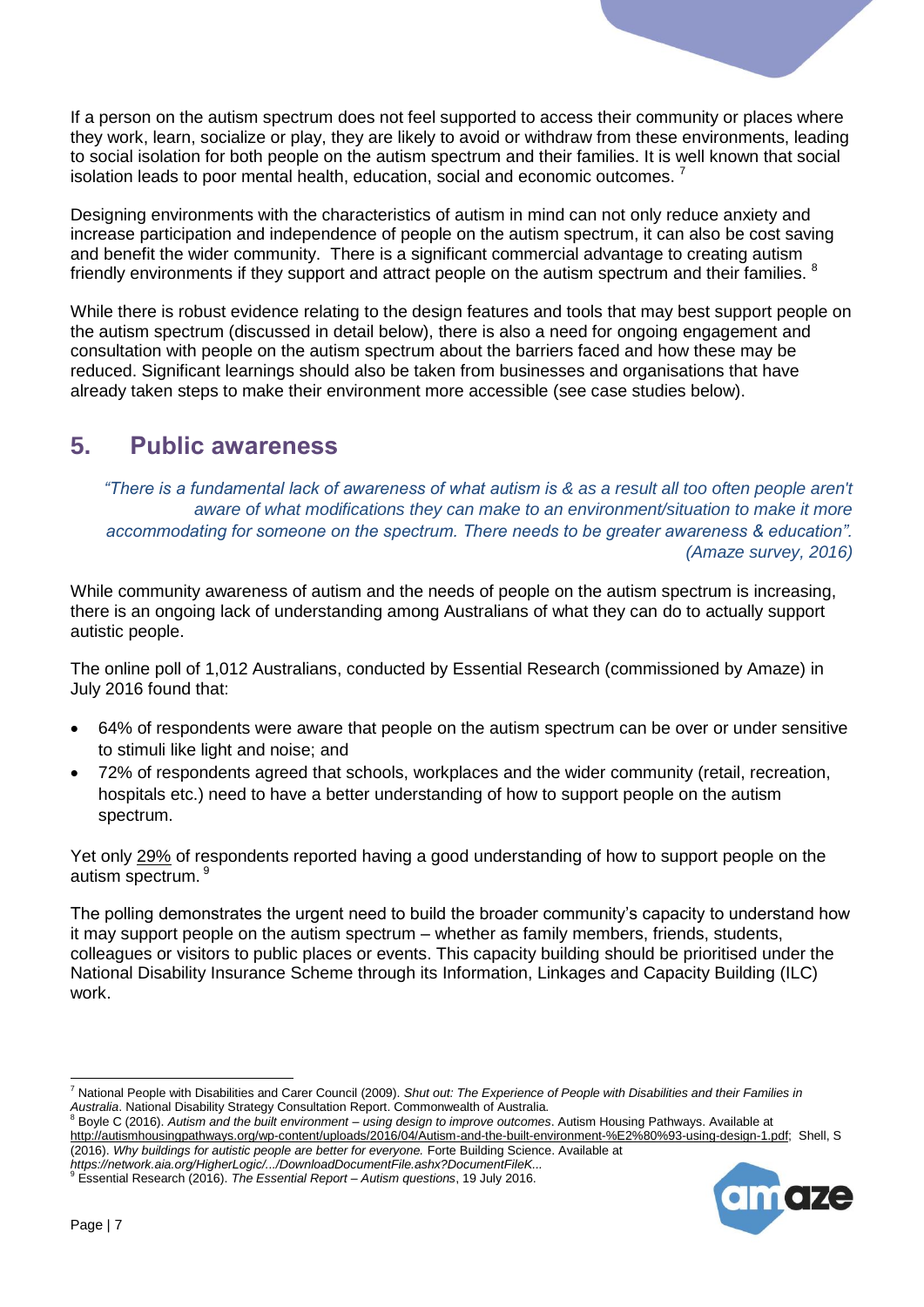## <span id="page-7-0"></span>**6. The evidence and initiatives of organisations across Victoria.**

#### <span id="page-7-1"></span>**(a) Modifications to structural or built elements of environments**

*"I've had increasing trouble over the past few years with sensitivity to light. Partly because of the new bright LED downlights, of which there are several in each room, and partly because of increased responsibilities equal less down time. I would love it if the government and builders considered light sensitivity when building new spaces...Same with open plan areas - large open plan area at work.....is huge, so it doesn't take much to make it too noisy to concentrate."* 

*"The school does not have sensory room for kids with ASD to calm or self sooth themselves down during recess or lunch time. The school needs to do more to help support kids with ASD".* 

*"…. Better sensory management in classrooms. More quiet places in the playground…."* 

"*The most difficult thing about finding employment is* "*having time & space for autism, as well as understanding. Adapting sensory environment to individual needs".*

*"Anxiety and Social Anxiety are the biggest barrier to finding employment. There needs to be employers that encourage special needs to apply and have a quiet environment to work in".* 

*(Amaze survey, 2016)*

#### *(i) Design guidelines*

Across Australia, welcome progress has been made towards improving access for people with physical disabilities under Commonwealth and state/territory universal design standards and building codes, such as the *Commonwealth Disability (Access to Premises – Buildings) Standards* 2010, however these instruments do very little to support people on the autism spectrum or with intellectual disabilities or mental health conditions.

Drawing on recent studies, physical elements that may be managed through a universal design approach to building design or modification – to support sensory regulation in particular - may relate to spatial configuration, acoustics, lighting, thermal comfort, materials, air quality and safety.<sup>10</sup> See Table 1 for examples of the types of adjustments that may be considered.<sup>11</sup> Planning with these design recommendations in mind will almost always be cheaper than attempting to retrofit in future years (see

for example **[Case Study 5: Shire of Campaspe's regional libraries](#page-20-0)**., regarding the Campaspe Regional Libraries' challenges in replacing a stripy floor that can be overwhelming for visitors on the autism spectrum).

<sup>11</sup> For further guidance regarding physical design to support people on the autism spectrum see: Boyle C (2016). *Autism and the built environment – using design to improve outcomes*. Autism Housing Pathways. Available at [http://autismhousingpathways.org/wp](http://autismhousingpathways.org/wp-content/uploads/2016/04/Autism-and-the-built-environment-%E2%80%93-using-design-1.pdf)[content/uploads/2016/04/Autism-and-the-built-environment-%E2%80%93-using-design-1.pdf;](http://autismhousingpathways.org/wp-content/uploads/2016/04/Autism-and-the-built-environment-%E2%80%93-using-design-1.pdf) Beaver C (2006). *Designing environments for children and adults with ASD*. World Autism Conference and Exhibition, Cape Town, 22 August 2006, available a[t http://www.autism](http://www.autism-architects.com/wp-content/uploads/2012/03/Cape-Town-Conference-Paper-2006-pdf.pdf)[architects.com/wp-content/uploads/2012/03/Cape-Town-Conference-Paper-2006-pdf.pdf;](http://www.autism-architects.com/wp-content/uploads/2012/03/Cape-Town-Conference-Paper-2006-pdf.pdf) Simpson S (2016). *Checklist for autism friendly environments*. South-west Yorkshire Partnership, NHS Foundation Trust. Available at *[http://www.hirstwood.com/wp-](http://www.hirstwood.com/wp-content/uploads/2016/11/Checklist-for-Autism-Friendly-Environments-September-2016.pdf)*

*[content/uploads/2016/11/Checklist-for-Autism-Friendly-Environments-September-2016.pdf;](http://www.hirstwood.com/wp-content/uploads/2016/11/Checklist-for-Autism-Friendly-Environments-September-2016.pdf)* Brand A (2010). Living in the Community – Housing Design for Adults with Autism. Helen Hamlyn Centre. Available at

[https://www.researchgate.net/publication/265843984\\_Living\\_in\\_the\\_Community\\_Housing\\_Design\\_for\\_Adults\\_with\\_Autism;](https://www.researchgate.net/publication/265843984_Living_in_the_Community_Housing_Design_for_Adults_with_Autism) Vogel C (2008). *Classroom Design for Living and Learning with Autism*. Austism Asperger's Digest. May/June 2008. Available at [http://www.designshare.com/index.php/articles/classroom\\_autism/.](http://www.designshare.com/index.php/articles/classroom_autism/)



<sup>&</sup>lt;sup>10</sup> Shell, S (2016). *Why buildings for autistic people are better for everyone*. Forte Building Science. Available at *https://network.aia.org/HigherLogic/.../DownloadDocumentFile.ashx?DocumentFileK...*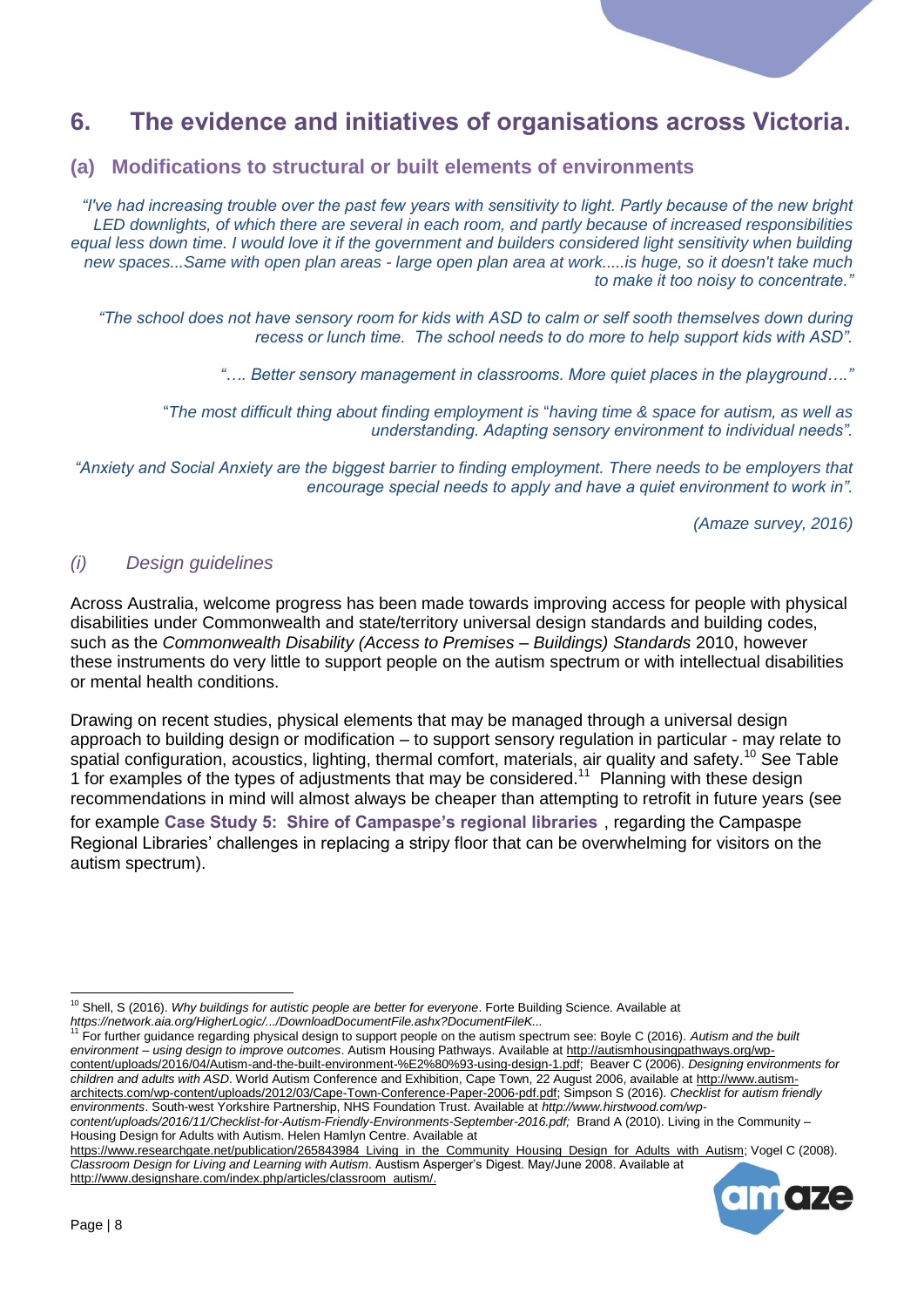| Table 1: Design Guidelines <sup>12</sup> |                                                                                                            |  |
|------------------------------------------|------------------------------------------------------------------------------------------------------------|--|
| Dimension                                | <b>Recommendation</b>                                                                                      |  |
| General                                  | Use multiple methods to understand group needs (ethnography)                                               |  |
|                                          | Involve occupants in initial design discussions                                                            |  |
|                                          | Focus on flexibility over 'getting it right                                                                |  |
|                                          | Provide ornamentation in select locations                                                                  |  |
| Spatial configuration                    | Provide more floor area than typical                                                                       |  |
|                                          | Do not create large spaces for small group or individual work                                              |  |
|                                          | Anticipate layout of furnishings to reinforce the intended occupation                                      |  |
|                                          | Create a strategy for wayfinding that uses landmarks                                                       |  |
| Acoustics                                | Identify and validate best practice for background noise level and reverberation time                      |  |
|                                          | Limit sound transmission from outdoors and adjacent spaces                                                 |  |
|                                          | Provide biophillic soundscapes (i.e. nature sounds) in selected spaces                                     |  |
|                                          | Identify and remove noise sources, especially those with tonal dominance or intermittent<br>occurrence     |  |
| Lighting                                 | Provide sufficient daylight and artificial light for health benefits                                       |  |
|                                          | Provide lighting controls                                                                                  |  |
|                                          | Use natural, low-saturation colors and avoid large areas of intense color                                  |  |
|                                          | Adjust lighting at night to minimize interference with circadian rhythm                                    |  |
|                                          | Provide dimmers for each lighting area, based on task                                                      |  |
|                                          | Conceal lamps from direct view and set limits for luminance contrast                                       |  |
| Thermal comfort                          | Provide ceiling fans and operable windows                                                                  |  |
|                                          | Vary temperature set points for transient and collaborative spaces                                         |  |
|                                          | Limit expansive areas of glass                                                                             |  |
|                                          | Provide thermostats for occupant control                                                                   |  |
| <b>Materials</b>                         | Identify materials to be avoided in the space, such as heavy metals and halo-generated<br>flame retardants |  |
|                                          | Avoid PVC, especially in flooring materials                                                                |  |
| Air quality                              | Provide 40 cubic feet per minute of ventilation air to each occupant                                       |  |
|                                          | Monitor outdoor ozone and PM2.5, especially in urban settings                                              |  |
|                                          | Provide UVGI and activated carbon filters. Use MERV-13 filters                                             |  |
|                                          | Isolate contaminant sources, such as copy machines                                                         |  |
|                                          | Avoid air fresheners, toxic cleaners and fragrant hygiene products                                         |  |
|                                          | Provide separated spaces for food preparation and consumption                                              |  |
| Safety                                   | Design appropriate risk and eliminate hazards                                                              |  |
|                                          | Anchor large, unstable items and avoid sharp corners                                                       |  |
|                                          | Limit hot water temperatures                                                                               |  |

<sup>-</sup><sup>12</sup> Shell, S (2016*). Why buildings for autistic people are better for everyone*. Forte Building Science. Available at *https://network.aia.org/HigherLogic/.../DownloadDocumentFile.ashx?DocumentFileK...*

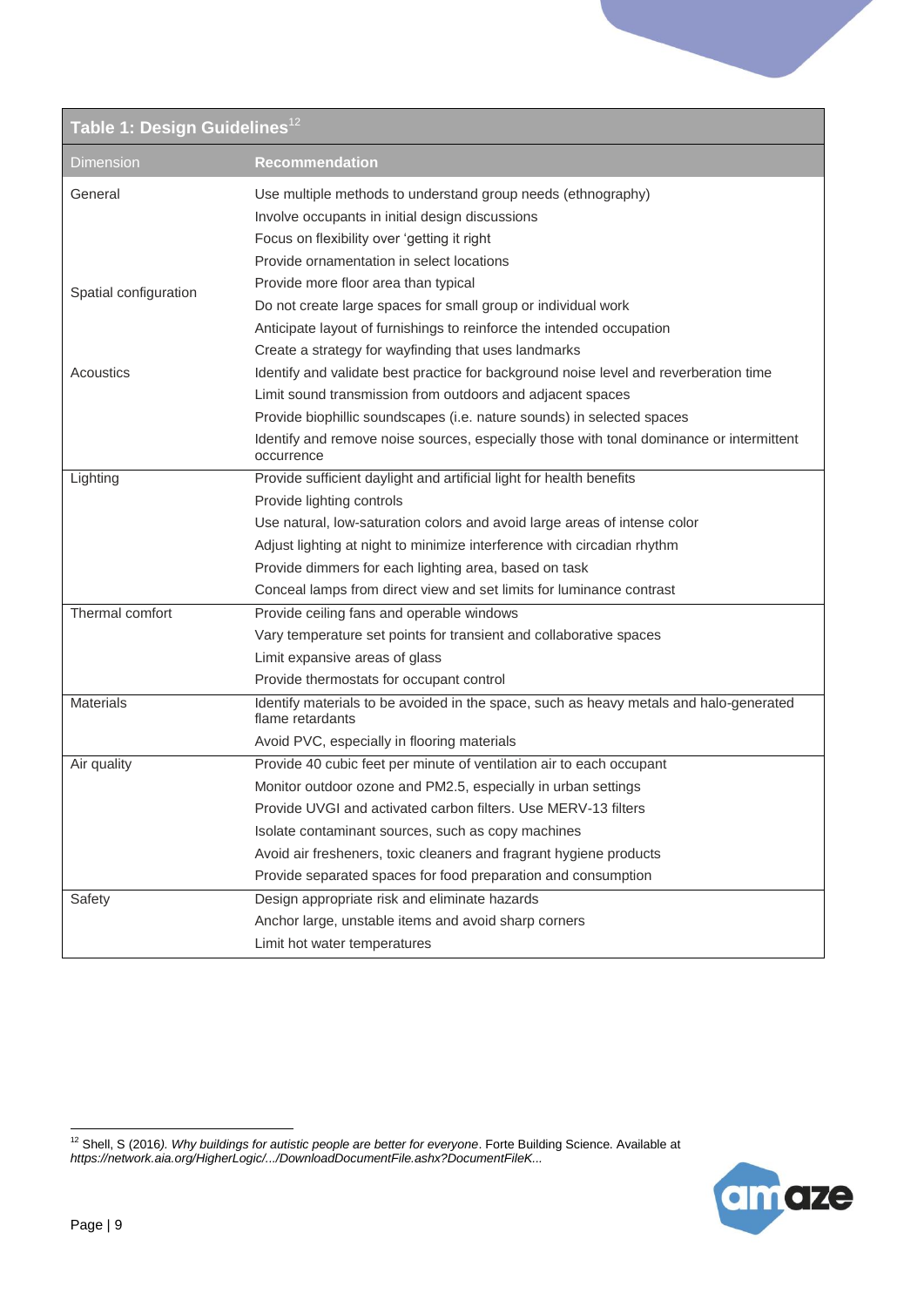There is also specific and robust evidence on the specific design considerations that should apply in schools, public housing and healthcare settings to better support people on the autism spectrum. For example:

- **Housing**:Design principles and standards are available that could be applied to housing design, not only to promote sensory regulation but also to support social interaction, familiarity, stability, privacy needs and access to the community.<sup>13</sup> Simple steps may include no fluorescent lights, quiet spaces, sound proofed walls and doors etc.<sup>14</sup> In supported housing, staff should also be trained in these matters and be given the tools to deliver people centered care and support.<sup>15</sup> People on the autism spectrum could also be supported to rent accommodation through clearly understood versions of leases or other guidance on what it means to be a housemate or tenant, appropriate use of property, resolving disputes etc. Management of the needs of people on the autism spectrum in housing will not only enhance the lives of occupants, it will also reduce the costs of property damage, minimize harm, reduce the cost of supports and protect leasing arrangements.<sup>16</sup>
- **Schools and other educational facilities**: A range of design principles are available to schools and other education facilities to promote sensory regulation, communication, transition, learning and other needs.<sup>17</sup> For example, Mostafa (2014) recommends that school design for students with ASD incorporate seven principles: acoustics, spatial sequencing; escape; compartmentalisation; transition spaces; sensory zoning; and safety. Each of these principles provides general information to designers for consideration without listing prescriptive criteria.
- **Healthcare environments**: People on the autism spectrum may find the signs, sounds, smells and touch sensations of healthcare environments particularly distressing. Modifications to the environment can reduce this distress, through healthcare staff finding out what affects a person and nurses being trained to make simple changes (such as altering lighting and closing doors quietly).  $18$
- **Workplace:** There is emerging evidence on how workplaces may be better designed to support participation by people on the autism spectrum, including through supporting sensory regulation (i.e. managing visual stimuli, sound, space), as well as supporting social, communication and cognitive needs.<sup>19</sup> Autism CRC is currently developing an Integrated Employment Success Tool to guide employers on how they can best facilitate successful employment outcomes for people on the autism spectrum.  $20$



<sup>-</sup><sup>13</sup> Ahrentzen and Stelle (2009*). Advancing Full spectrum Housing: Designing for Adults with Austism Spectrum Disorders*. Phoenix, Arizona. Brand A (2010). *Living in the Community – Housing Design for Adults with Autism.* Helen Hamlyn Centre.

<sup>14</sup> For more information, see Ahrentzen and Stelle (2009*). Advancing Full spectrum Housing: Designing for Adults with Austism Spectrum Disorders*. Phoenix, Arizona; Brand A (2010). *Living in the Community – Housing Design for Adults with Autism.* Helen Hamlyn Centre; Braddock and Rowell (2011), *Making Houses that work: A resource Guide for families living with ASD and Co-occurring behaviours*. Creative Housing Solutions and Rowell Brokaw Architects. Available at

[http://parenttoparentnys.org/images/uploads/pdfs/Making\\_Homes\\_That\\_Work\\_A\\_Resource\\_Guide\\_\(2\).pdf.](http://parenttoparentnys.org/images/uploads/pdfs/Making_Homes_That_Work_A_Resource_Guide_(2).pdf) 

<sup>15</sup> *Ibid.* <sup>16</sup> *Ibid.*

<sup>17</sup> Mostafa M (2014). *Architecture for autism: autism ASOECTSS in school design*, International Journal of Architectural Research, 8(1), 143 – 158.

<sup>18</sup> Hahn S (2012). *Environments and autistic spectrum conditions*. Nursing Times, 29 November 2012. Available at

[https://www.nursingtimes.net/environments-and-autistic-spectrum-conditions/5052413.article.](https://www.nursingtimes.net/environments-and-autistic-spectrum-conditions/5052413.article)

<sup>19</sup> Booth J (2016) *Autism Equality in the Workplace – Removing Barriers and Challenging Discrimination*. Jessica Kinglsey Publishing. E-book  $a$ vailable at  $a$ t at  $a$ t at  $a$ t at  $a$ t at  $a$ t at  $a$ t at  $a$ t at  $a$ t at  $a$ t at  $a$ t at  $a$ t at  $a$ t at  $a$ t at  $a$ t at  $a$ t at  $a$ t at  $a$ t at  $a$ t at  $a$ t at  $a$ t at  $a$ t at  $a$ t at  $a$ t at  $a$ t at  $a$ t at  $a$ t a

[https://books.google.com.au/books?hl=en&lr=&id=LTqzCwAAQBAJ&oi=fnd&pg=PP2&dq=accessible+workplace+autism&ots=uIXdWjkeCh&si](https://books.google.com.au/books?hl=en&lr=&id=LTqzCwAAQBAJ&oi=fnd&pg=PP2&dq=accessible+workplace+autism&ots=uIXdWjkeCh&sig=yLZUT_PmxGu_Yuf7aMvLpr6xGJE#v=onepage&q&f=false)

[g=yLZUT\\_PmxGu\\_Yuf7aMvLpr6xGJE#v=onepage&q&f=false](https://books.google.com.au/books?hl=en&lr=&id=LTqzCwAAQBAJ&oi=fnd&pg=PP2&dq=accessible+workplace+autism&ots=uIXdWjkeCh&sig=yLZUT_PmxGu_Yuf7aMvLpr6xGJE#v=onepage&q&f=false) . <sup>20</sup> See Autism CRC, *Development of Vocation and Employment Success Tools*

a[t https://www.autismcrc.com.au/development-vocational-and-employment-success-tools.](https://www.autismcrc.com.au/development-vocational-and-employment-success-tools)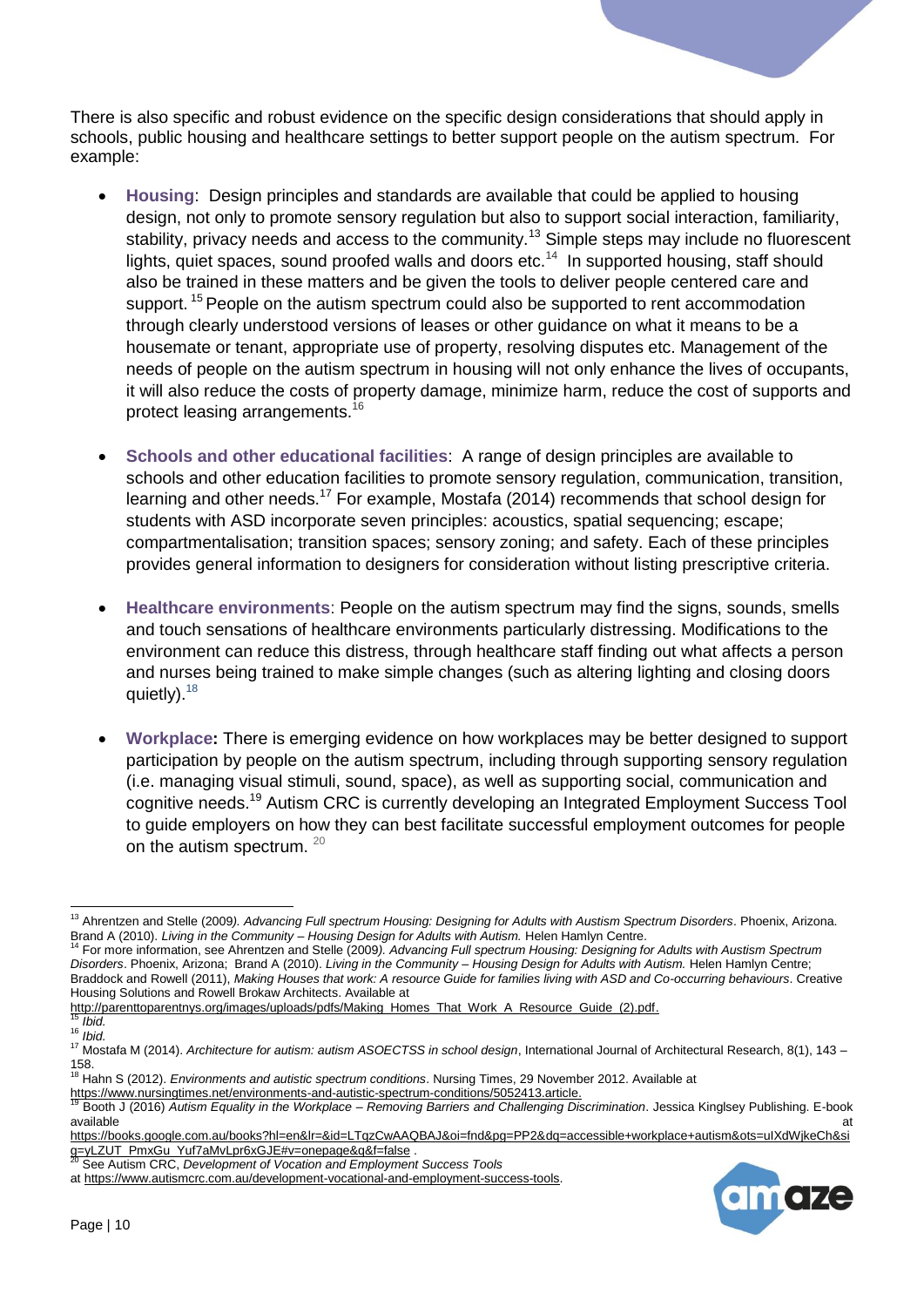In assessing the NDS outcomes we would encourage the SSCCA to review the extent to which universal design approaches have taken design guidelines of this nature into account, particularly in schools and other public places.

We are aware of, and have collaborated with, a small number of organisations in Victoria that have made structural modifications to support people on the autism spectrum (see discussion and case studies below). However it must be emphasized that these are initiatives of individual organizations only. There remains a lack of overarching guidance, policy support or incentivisation from government on how to build or modify environments (built or natural) to better support people on the autism spectrum.

#### *(ii) Sensory and quiet rooms*

*"Having a child with extra needs can be isolating for them- other kids not playing with because they are too physical or non-verbal - and also the carer as you think is it worth taking them to a noisy shop where I have to control all the stimulations, deal with melt downs and others judgements of my naughty child". (Amaze survey, 2016)*

The provision of sensory rooms (to support sensory seeking behaviors) and quiet areas or rooms (to avoid sensory stimuli such as noise and crowds) can support people on the autism spectrum to regulate their senses and recalibrate in otherwise overwhelming environments (such as in shopping centers and schools).

The first quiet room to be built in a shopping centre in Australia (and as far as we are aware, the world) is the 'Northland Quiet Room', at Northland Shopping Centre in Preston, Victoria (built with advice from Amaze). This quiet room has been well received with 250 people now registered to use it and at least one person using the room every two days. Northland has reported positive feedback from people on the autism spectrum and their families, as well as the broader community. Northland staff have also received training about how to support people on the autism spectrum. See **[Case Study 1: Northland](#page-16-0)  [Quiet Room](#page-16-0)**.

We were also pleased to include a quiet room at the Victorian Autism Conference in 2016, see **[Case](#page-21-1)  [Study 6: Amaze events](#page-21-1)**. The room's location and fit out was determined in close collaboration with a conference committee member on the autism spectrum. We received positive feedback about the quiet room in our post conference survey, including "The quiet room set up was the best I've seen..". This event also demonstrated the importance of ongoing audits of quiet rooms to ensure their continued suitability.

We have welcomed the Victorian Government's Inclusive Schools Fund, enabling Victorian Schools to apply for funding grants to create innovative school environments based on inclusive best practice and universal design (including for outdoor sensory spaces and quiet and supportive re-engagement spaces).<sup>21</sup> This funding has led to sensory spaces being developed across a number of Victorian schools, including for example Gladesville Primary School, which received a grant of \$117,300 to create a calm room and attached outdoor space, featuring a garden and therapy swings. $^{22}$  However to support the creation of these spaces statewide, and indeed nationwide, greater government guidance and funding to support their creation and maintenance will be needed.



<sup>&</sup>lt;sup>21</sup> See Victorian Department of Education and Training's Inclusive Schools Fund website at

<http://www.education.vic.gov.au/about/department/Pages/inclusiveschoolsfund.aspx> <sup>22</sup> Minister for Education (2016). *Press Release: Supporting students with disabilities and special needs*. Victorian Government, 16 December 2016.

Available at<http://www.premier.vic.gov.au/supporting-students-with-disabilities-and-special-needs/>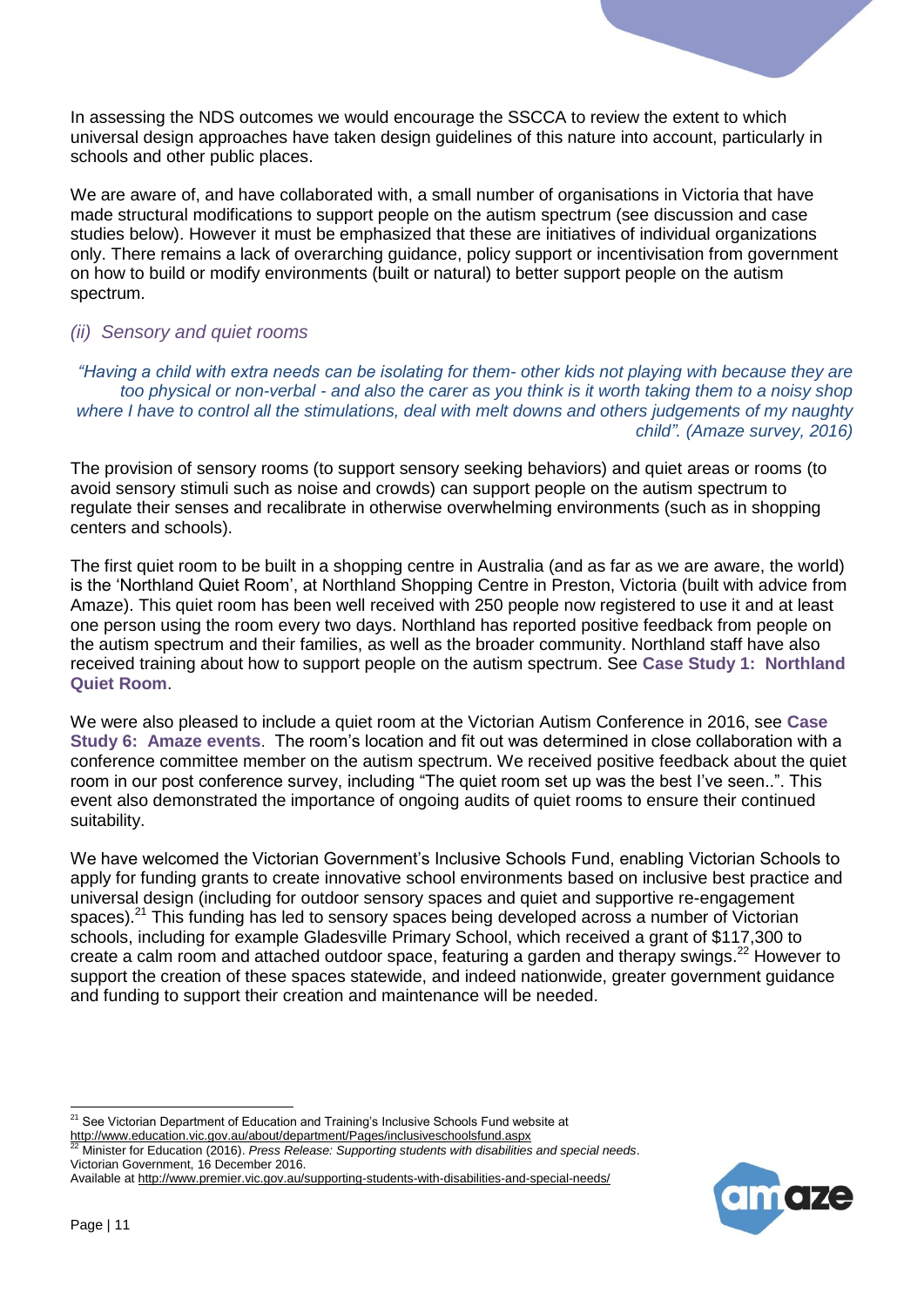#### *(iii) Signage*

Appropriately adapted signage and information resources, designed to meet the communication and information processing needs of many people on the autism spectrum, can also enhance understanding. For example, many children and adults on the autism spectrum will be supported by picture based signage, where appropriate, that extends beyond sanitary facilities and exits (as currently required in the *Disability (Access to Premises – Buildings) Standards* 2010) to cover behavior expectations, broader safety issues and how a space may or should be used. For example, Parks Victoria has included a range of signs at its park to guide usage of picnic and play areas. See **[Case](#page-18-0)  [Study 3: Autism Friendly Visits. Parks Victoria and Maroondah City Council](#page-18-0)**. Training in the use of alternative communication devices or system may also facilitate meaningful communication.

#### <span id="page-11-0"></span>**(b) Tools to support cognitive and/or social differences**

A range of tools may be used to support the cognitive and social difficulties people on the autism spectrum may experience when accessing public places (including outdoor spaces), venues and events. The appropriate tools will depend on the circumstances of each case and should always, to the extent possible, be developed, implemented and evaluated by people on the autism spectrum.

As discussed below, we are aware of a number of organisations in Victoria that have developed and implemented social scripts and/or sensory maps to support people on the autism spectrum. Consideration also needs to be given to how people on the autism spectrum may be supported when seeking to access public transport, as well as sporting and recreation venues and events.

#### *(i) Social scripts and sensory maps*

Tools to support the cognitive and social difficulties people on the autism spectrum may experience include, social scripts, and/or sensory maps, supported by staff trained in how they may support people on the autism spectrum (including visitors and colleagues).

- **Social scripts** provide pictures and short descriptions of a particular place, event or activity and include specific information about what to expect and why, the agenda for the day and behavioral expectations.
- **Sensory maps** are color coded maps identifying high and low sensory spaces at particular locations. Sensory maps aim to support support people on the autism spectrum (as well as people with other disabilities and mental health needs) to be able to seek out, avoid or otherwise manage their needs in those spaces as required. For example, low sensory spaces may include quiet areas with few people. High sensory spaces may include loud, busy places with a lot of visual and other stimuli.

In Victoria, social scripts and/or sensory maps have been developed by:

- Museums Victoria (see **[Case Study 2: Autism Friendly Museum Project, Museums Victoria](#page-17-0)**);
- Parks Victoria and Maroondah City Council (see **[Case Study 3: Autism Friendly Visits. Parks](#page-18-0)  [Victoria and Maroondah City Council](#page-18-0)** )
- Sovereign Hill (see **[Case Study 4: Sensory Friendly](#page-19-0) Access, Sovereign Hill**); and
- Campaspe Regional Library (see **[Case Study 5: Shire of Campaspe's regional](#page-20-0) libraries**)**.**

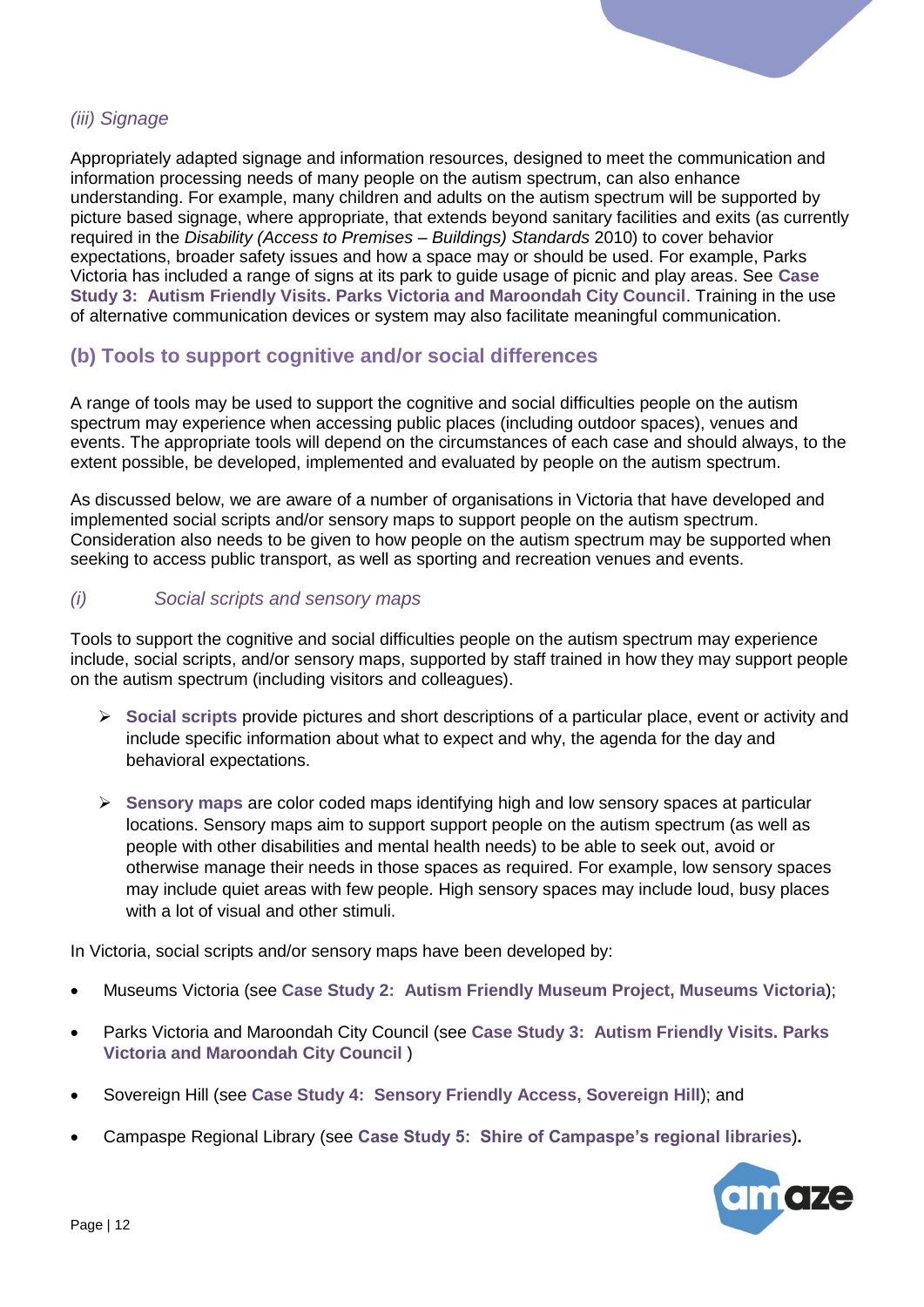

Please refer to these detailed case studies below.

In summary, evaluations and feedback received through these case studies demonstrates:

- $\triangleright$  The importance of government leading organizations to develop disability plans/policies capable of supporting the development of these resources.
- $\triangleright$  The necessity of these resources being developed in collaboration with, and trialed by, people on the autism spectrum (including via autism organizations with expertise in the development of these resources).
- $\triangleright$  The value of a comprehensive approach that combines the availability of these resources with: (1) structural modifications, including appropriate signage; and (2) prioritized, well-tailored and ongoing training by autism experts across all levels of staff.
- $\triangleright$  The range of audiences and locations these resources can support. The case studies show that these resources can be can be used across a range of environments, for all age groups and to benefit a range of people, including young children with and without disabilities and people with anxiety or fear of unfamiliar places.
- $\triangleright$  The importance of these resources being provided across a range of mediums, including via the location or event website (to enable people to become familiar with the social script and/or sensory map prior to the visit) and in hard copy at the relevant location or event.
- $\triangleright$  The importance of ongoing evaluation, including by people on the autism spectrum and organisations with expertise in evaluation, to measure their utility, benefits and ongoing improvement.
- $\triangleright$  The high usage of these resources by people on the autism spectrum, their families and carers and schools when easily accessible online and at venues.

Amaze also prioritizes the development of social scripts and/or sensory maps for its events, in collaboration with people on the autism spectrum. See **[Case Study 6: Amaze events](#page-21-1)**, regarding the social scripts and sensory maps developed to support attendees at the Victorian Autism Conference 2016 and the Autism and Employment Forum. At the very least, we would encourage government, private business and community organisations to develop these low cost resources for any event that is aimed at attracting people on the autism spectrum to maximize their attendance, engagement and participation. A sensory audit of a location is not time consuming and should always, to the extent possible, be undertaken by or with a person on the autism spectrum.

Furthermore, St Vincent's Hospital Melbourne, with advice and support from Amaze, is currently in the process of developing a social script for patients on the autism spectrum coming into hospital. This social script has been developed in consultation with families of children on the autism spectrum who have had a hospital experience. Once the social script is complete, it will be available on the St Vincent's Hospital website and St Vincent's will be offering education to staff and service providers to support the use of the social script and assist the hospital experience for patients and their families. To ensure its effectiveness, the hospital will also be giving the script to families to trial and provide feedback.

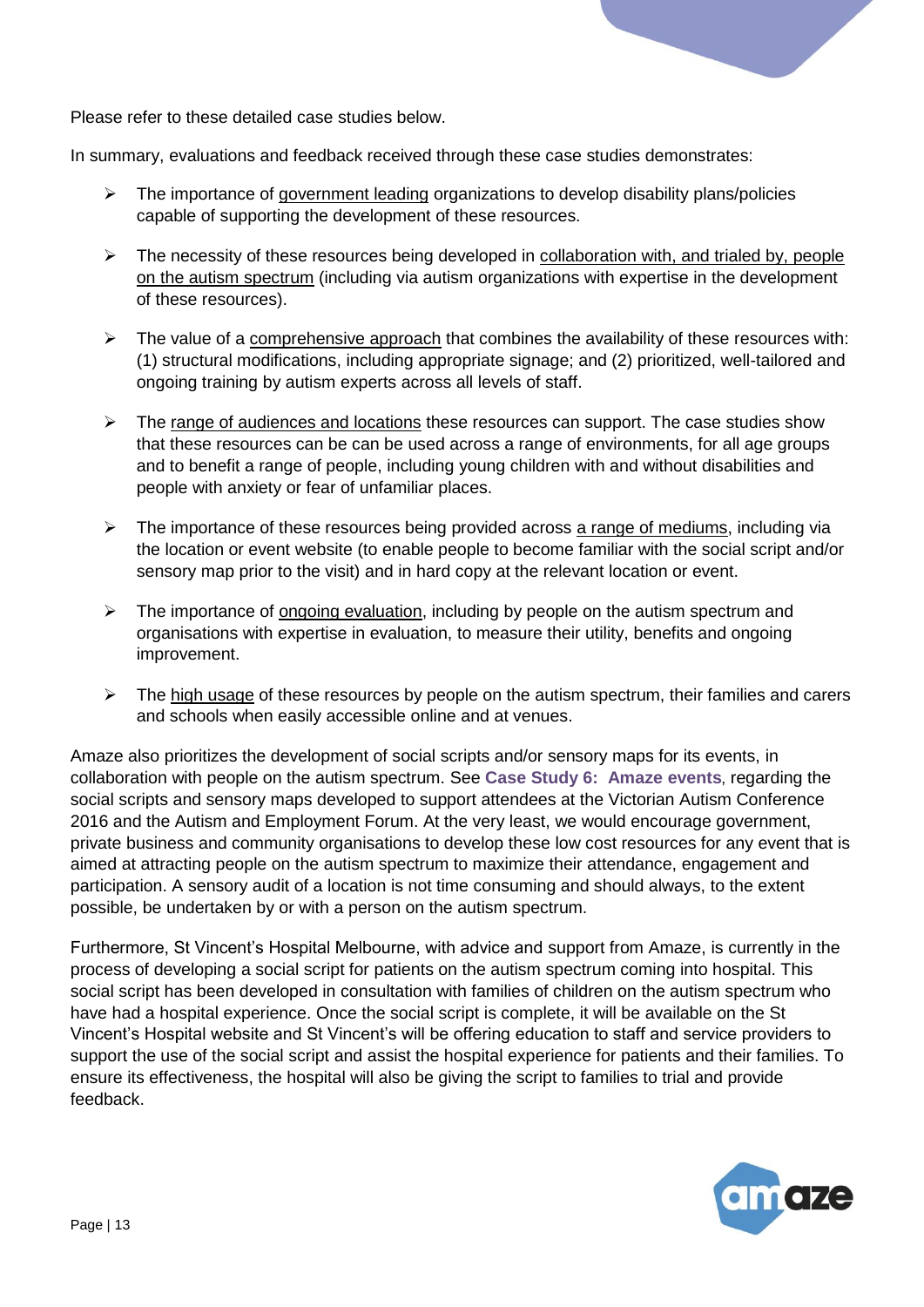Some organisations may require small funding grants from government to develop these resources in collaboration with people on the autism spectrum and autism organizations. The social and economic benefits of people on the autism spectrum being able to access and engage in their community, combined with the benefits of more people on the autism spectrum and their families being likely to visit and spend money at these venues and events, is likely to far outweigh the costs in developing and maintaining these resources.

#### *(ii) Public transport*

#### "*Public transport is anxiety and sensory overload inducing" (*Amaze survey, 2016).

Specific consideration should be given to how people on the autism spectrum may be better supported to use public transport. Without access to transport, independence is limited and participation in such critical activities as education, employment and health care is difficult, if not impossible.<sup>23</sup>

We welcome the steps taken by Public Transport Victoria to support people with a disability (particularly physical disabilities) via its *Accessible Public Transport Action Plan 2013 – 2017*. We look forward to the opportunity to engage in the development of the next plan to encourage a focus on how accessibility may be improved for people on the autism spectrum, including through journey planning, information provision and the management of sensory needs when waiting for and travelling on public transport.

We also look forward to the outcomes of Autism CRC's project aimed at supporting individuals on the spectrum to independently plan, navigate and use public transport in Australia. In particular, this project aims to address the mobility challenges young adults on the autism spectrum experience by developing a technology solution and other resources to improve their access and use.  $24$ 

<sup>23</sup> National People with Disabilities and Carer Council (2009). *Shut out: The Experience of People with Disabilities and their Families in Australia*. National Disability Strategy Consultation Report. Commonwealth of Australia.<br><sup>24</sup> Aution CDC (2013). <sup>24</sup> Autism CRC (2017). Enhancing the capacity for individuals on the spectrum to use public transport. Available at

<http://www.autismcrc.com.au/project/enhancing-capacity-individuals-spectrum-use-public-transport>

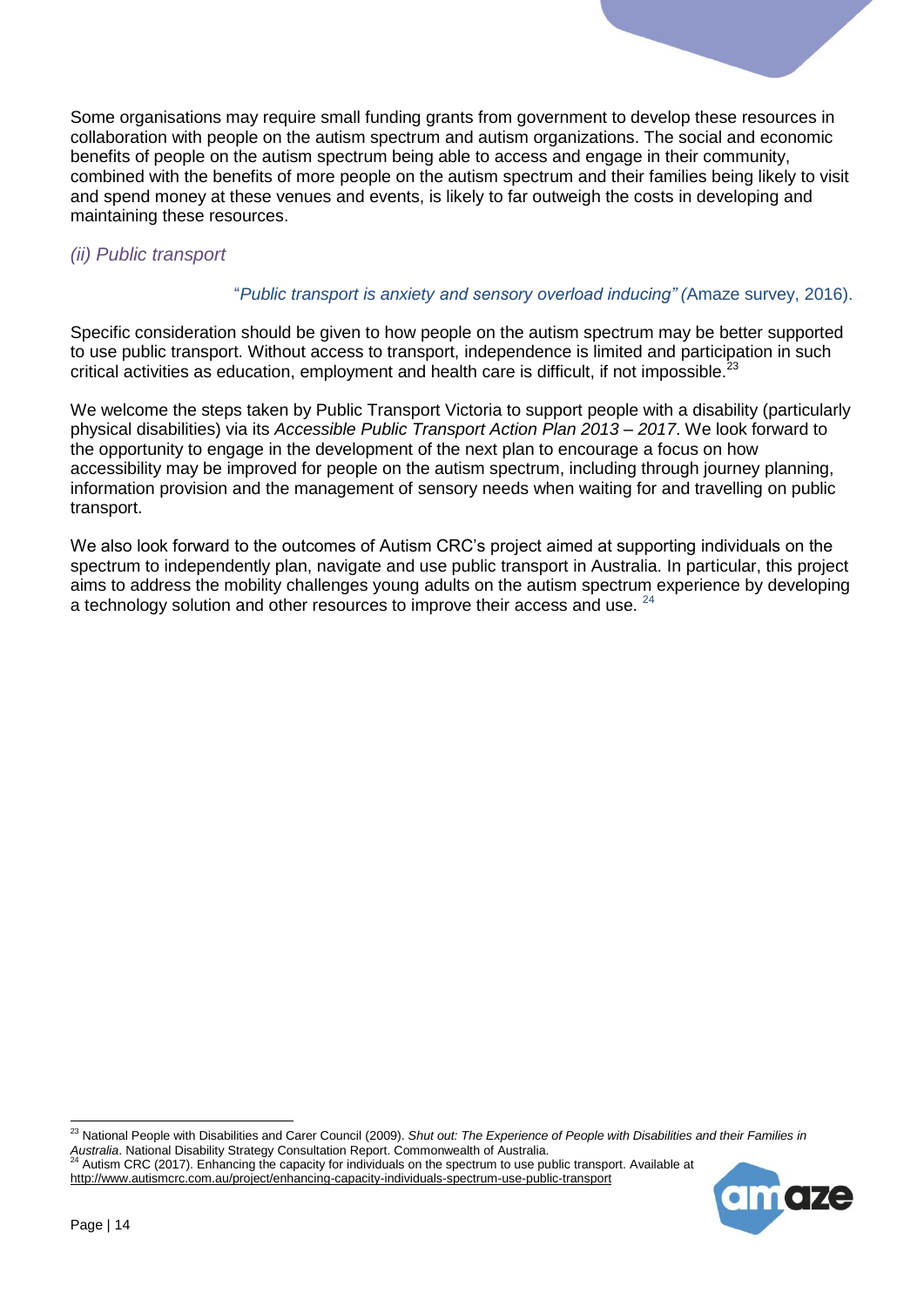*(iii) Sporting events and facilities*

*My only problem is the bright lights at (..cycling club). I suspect that my regular headaches after training or racing or even watching competition there, was due to my light sensitivity. So I have avoided (this cycling club) for a couple of years,"*

*"Swimming is hard. It's loud and muggy and sounds bounce around in the change rooms so much that I struggle with it and I don't have sensory issues. Allowing my daughter to use the Family Change Room has improved this but does require me to attend swimming so I can accompany and assist her. She loves swimming but the rest of the school day is a write off due to the sensory overload".*

*"We had to change swim schools until we found one (Aquastyle, Mill Park) that operated in: (a) small groups (2); (b) same cost (no premium cost); (c) quiet times of day to minimise noise; (d) used visual supports; (e) used play based strategies to teach swimming; (f) used more frequent and specific praise on certificates. Since we changed over we have not looked back. Unfortunately this place has a waiting list, so other families I have recommended have not been able to get a spot."*

*"My daughter was doing swimming through the local swim center, we had to discontinue due to sensory overload and large class sized.* 

*"There are sport and recreation options that I have read about, however my experience is that these options are for young people who are able to participate with less intervention and support. My son with autism hates noise and crowds and has difficulty understanding directions. He can get aggressive if he does not understand what is going on and could hit other innocent bystanders - this makes participation in any sport or recreational activity very difficult."*

"*There should be an easy to access training/info pack community clubs could use with coaches and volunteers. It should cover what ASD is, how kids behave, sensory issues and how to create a great environment for them and how to support parents".*

*(Amaze survey, 2016)*

The autism community would welcome consultation on how sport and recreation facilities may be more inclusive for people on the autism spectrum. While some positive feedback was received in Amaze's 2016 survey regarding the inclusiveness of some sport and recreational facilities, there were also a large number of pleas (as extracted above) for these environments to be more inclusive, particularly swimming pools which can be very noisy, crowded and overwhelming (in the pool and changing areas).

We would encourage the Commonwealth, through the ILC framework, to explore how these environments may be more inclusive (in collaboration with people on the autism spectrum) and drive the necessary changes.

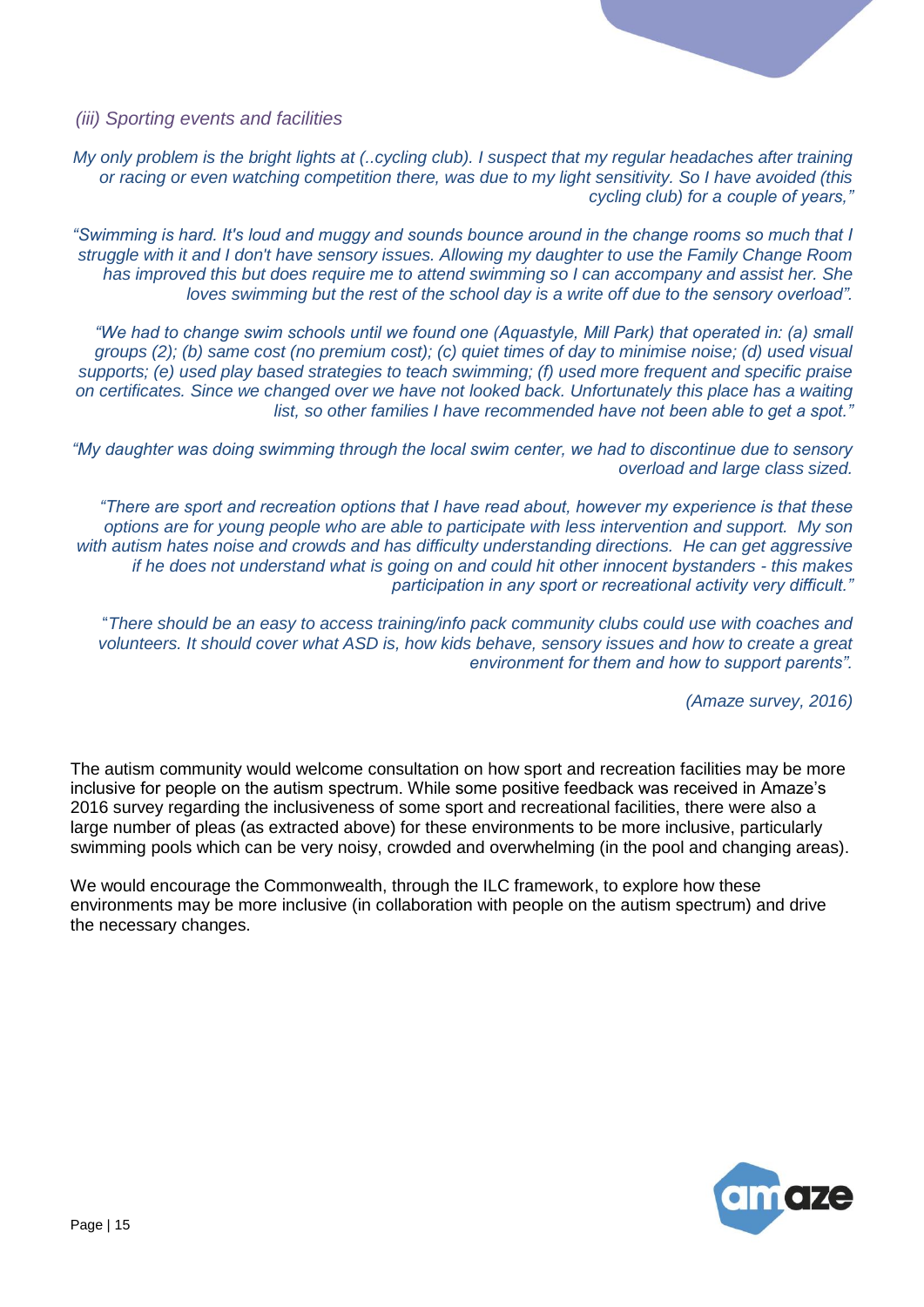

# <span id="page-15-0"></span>**7. Recommendations**

A government led approach is urgently needed to reduce the environmental barriers people on the autism spectrum continue to experience. We recommend that the Commonwealth government:

- 1. Through this inquiry, review the extent to which environmental barriers continue to restrict access and participation for people on the autism spectrum (in ongoing consultation with people on the autism spectrum).
- 2. Develop guidelines for people involved in planning phases (of building new or modifying existing environments) on how to incorporate design/modifications that may support people on the autism spectrum and the broader community. Planners should also be encouraged to consult with people on the autism spectrum that will be using a specific environment.
- 3. Review the extent to which the *Commonwealth Disability (Access to Premises – Buildings) Standards* 2010 are effective in supporting people on the autism spectrum, and how they may be amended to require universal design approaches that reduce the barriers that continue to be experienced.
- 4. Through the Information, Linkages and Capacity Building (ILC) component of the National Disability Insurance Scheme, build awareness and understanding across the community of the benefits of inclusive environments, the barriers people on the autism spectrum face and how the community (including individuals, governments, public organisations and the private sector) may support people on the autism spectrum.
- 5. Provide funding and/or grants for business and community organisations to develop resources such as social scripts and sensory maps to support access to their venues and events (in collaboration with people on the autism spectrum and autism organisations).
- 6. Encourage state and territory governments to consider how they can lead universal design approaches that support people on the autism spectrum, particularly in schools, on public transport and in or around other state/territory owned public places.

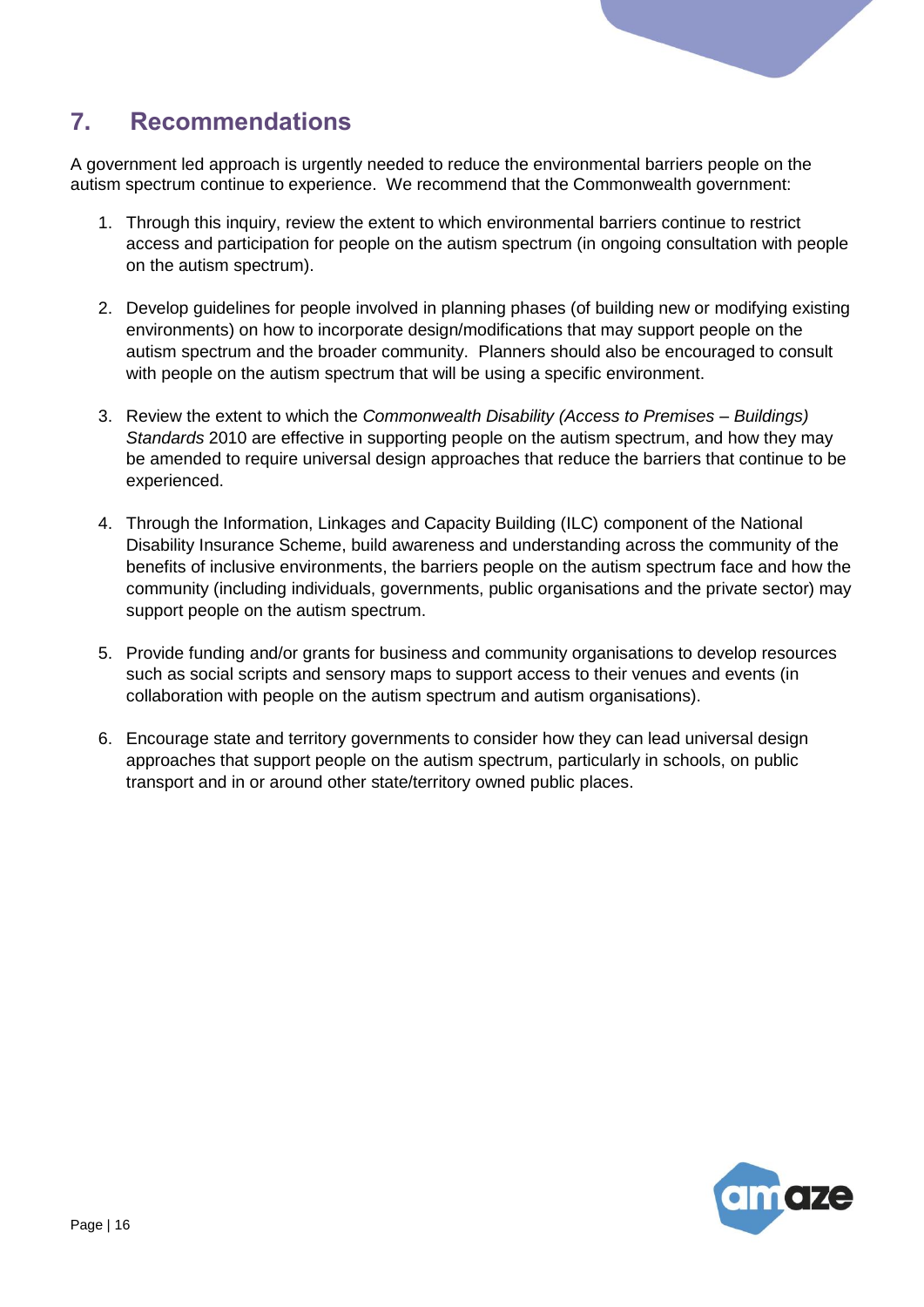#### <span id="page-16-0"></span>**Case Study 1: Northland Quiet Room**

In 2014, Northland Shopping Centre in Preston (in partnership with Amaze) opened Australia's first Shopping Centre 'Quiet Room'.



The quiet room was developed following:

- Feedback from a mother of a child on the autism spectrum regarding her difficulties with public spaces, including comments on how she would greatly benefit from a quiet area at her local shopping centre.
- Determination by Northland that one of its key business priorities should be identifying ways to be more in tune and responsive to the needs of the community as well as driving increased visitation and shopping time by providing space, support and services for those who require special consideration.
- Northland partnering with Amaze to identify innovative ways to improve the shopping experience for current customers, as well as attracting new shoppers by better people on the autism spectrum and their families.

The 'Quiet Room' initiative was led by a Northland staff member, who herself has a child on the autism spectrum. No formal funds were allocated for the project. It was designed, built and launched by volunteers (from Northland staff, the Novion Property Group Retail Design team, Northland's key suppliers and contractors, and Amaze) who provided almost \$40,000 in gratis support.

Northland reports that a key challenge was finding a free space in an appropriate location. Upon identifying a space, the room was custom designed by Amaze, together with the Novion Property Group Retail Design team, to ensure it met the guidelines for supporting people on the autism spectrum. The room build was led by Northland's Operations Manager who called upon the centre's key contractors and suppliers to donate expertise, labour and materials.

Each member of the center management and customer service team attended an autism awareness training program conducted by Amaze. Ongoing autism awareness training is also being provided.

The Quiet Room has been a great success for Northland, with 250 people on the autism spectrum now registered as users. At least one person uses the room every two days, with Northland reporting positive feedback from people with autism and their families, as well as the broader community.

*"More centres need to take this on board. Having two children affected by autism in our family this would be so beneficial and make shopping a happy experience"* Belinda, via Northland's Facebook page, 10 January 2015

*"(The Quiet Room") means that he'll be able to take some time out, regulate the senses and go out shopping for a bit longer, and experience what typical kids experience".* Nicole, mother of child on the autism spectrum, Northcote leader, 13 June 2013.

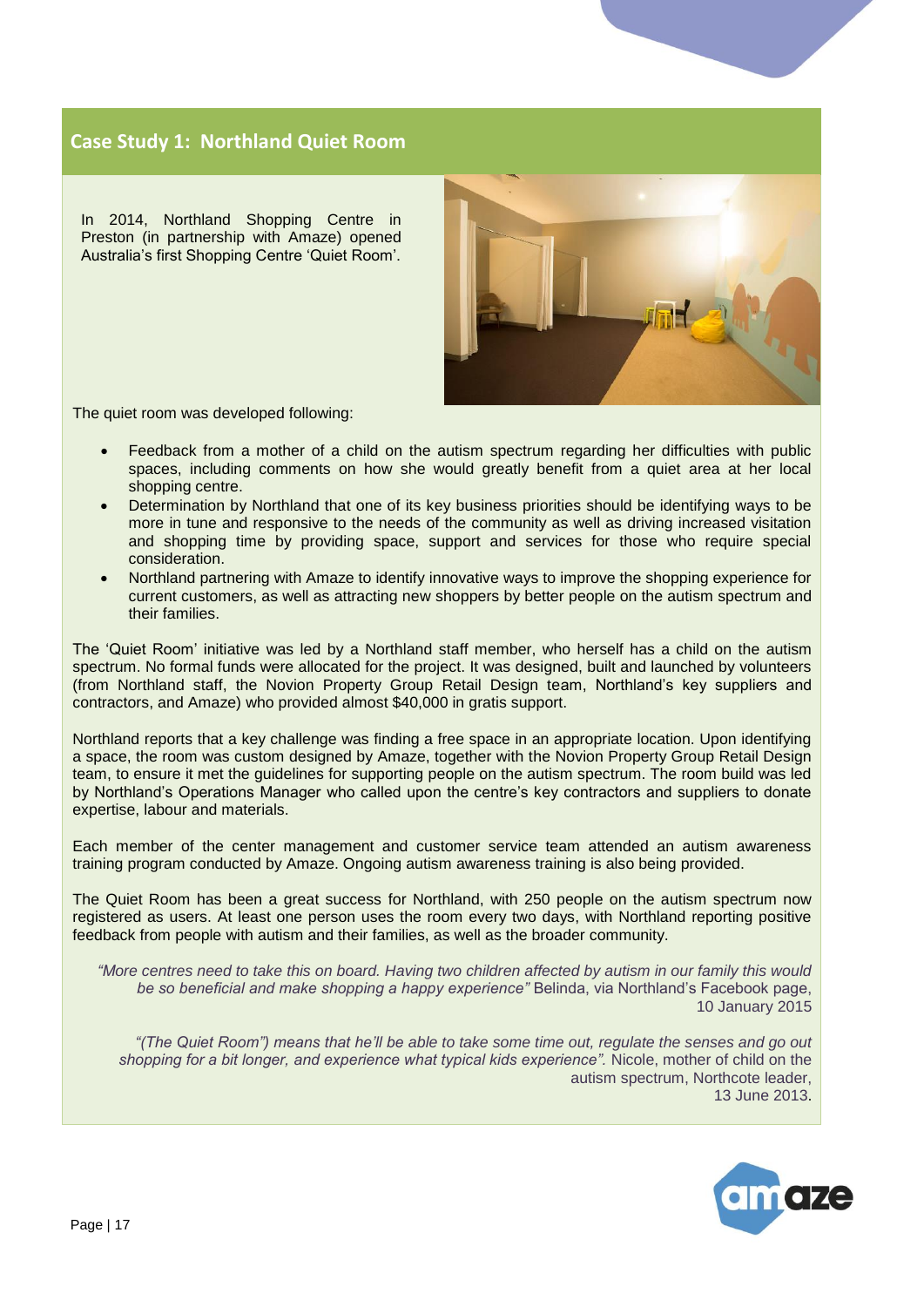#### <span id="page-17-0"></span>**Case Study 2: Autism Friendly Museum Project, Museums Victoria**

The Autism Friendly Museum Project (AFMP) is a Museums Victoria wide project which includes all three of its museums: Melbourne Museum, Scienceworks and Immigration Museum.



The AFMP was developed by Museums Victoria, in collaboration with the autism community through Amaze.

It aims to provide children on the autism spectrum (and their families and schools) with the online tools to be able to plan a visit to the museum and feel confident that the museum understands and welcomes them.

The AFMP is a key initiative by Museums Victoria to deliver on aims within its Disability Action Plan. Since its inception in 2014, the AFMP has:

- o Established online resources for visitors on the Autism spectrum including social scripts for families with young children, families with older children and schools with students on the autism spectrum, and sensory maps for all three venues. The Museums Victoria website also provides information about quiet times at the Museum and how to avoid queues. See all online resources at *[www.museumvictoria.com.au/melbournemuseum/visiting/access/the-autism-friendly-museum/](http://www.museumvictoria.com.au/melbournemuseum/visiting/access/the-autism-friendly-museum/)*
- $\circ$  Collaborated with the autism community through Amaze to evaluate the resources to ensure they are meaningful and useful.
- $\circ$  Extensively trained more than 70 staff at the three museums, and incorporated autism into the mandatory disability training for all museum staff.
- $\circ$  Through engagement with stakeholders, exhibition development at Museums Victoria's venues has now integrated design principles which reflect the needs of visitors on the autism spectrum.

The AFMP has been welcomed by people on the autism spectrum, their families and carers, schools and the wider community. From the launch of the AFMP to the end of 2016:

- o The AFMP homepage had been visited 14,202 times;
- o The social scripts across all three museums had been downloaded 1,874 times.

Museums Victoria has advised Amaze that the only small barrier to developing and implementing the AFMP related to training attendance. While approximately 70 front of house staff attend training (which is a high proportion), there were some staff that were unable to attend due to time conflicts/priorities with their professional roles.

Feedback received by Museums Victoria has included:

"*Sophie asked to read the stories each night as a bed time story. She felt so special that there was a story written about her, what she was doing. She knew the words off by heart. For families that have children with special needs, the map was great. Our kids directed us around Scienceworks, for them it was like an explorer's map, adventure time. Without the social stories and map it would have been a lot harder to come today'. Mother of three children, the eldest is 6 years old and on the autism spectrum".*

*"The sensory map helped us find high sensory places which our daughter liked and quiet places which I needed' Mother on the autism spectrum, with a daughter on the autism spectrum".*

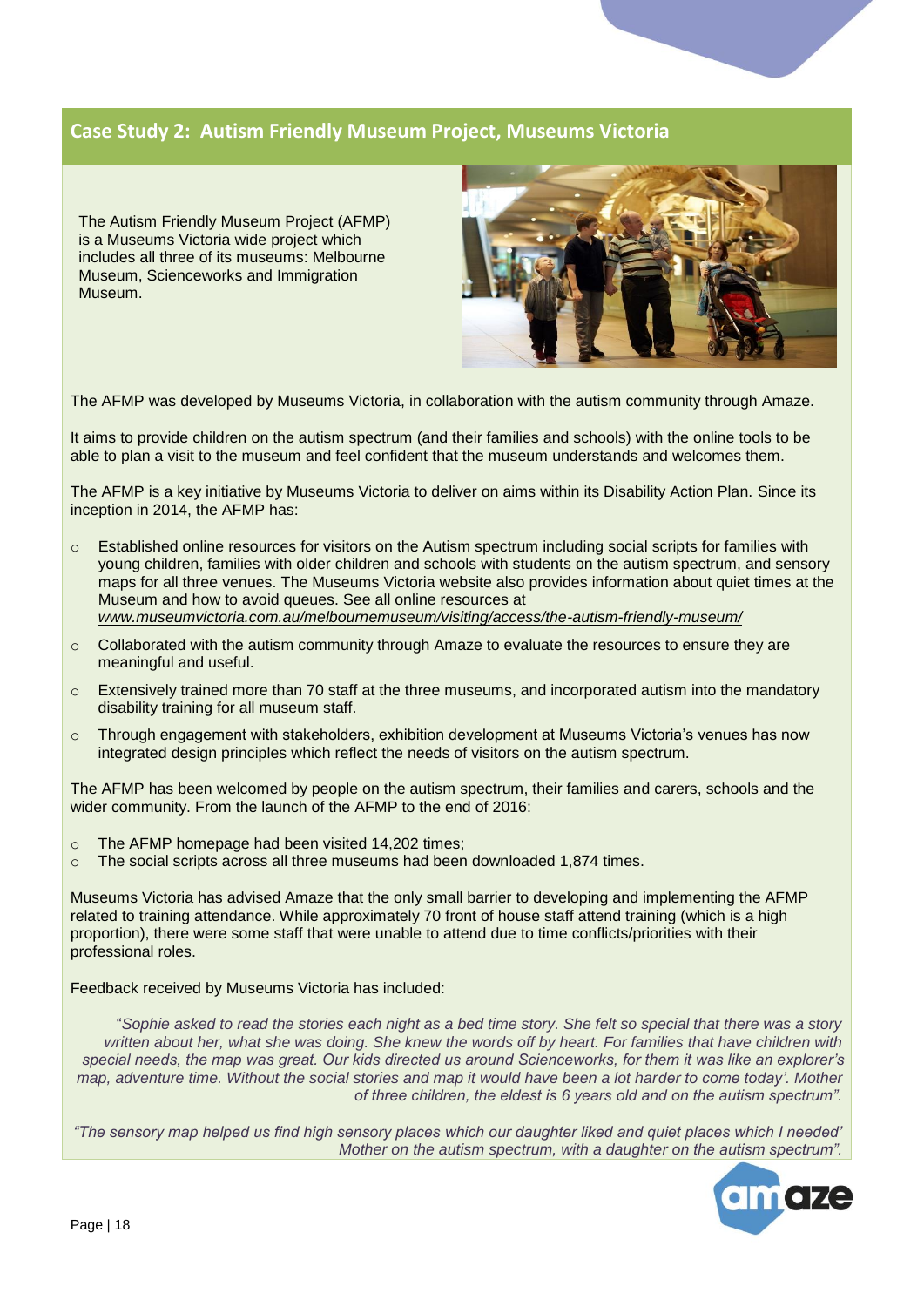#### <span id="page-18-0"></span>**Case Study 3: Autism Friendly Visits. Parks Victoria and Maroondah City Council**

Autism Friendly Visits, an initiative of Parks Victoria, is focussed on making parks more accessible and inclusive for people with disabilities. It aims to ensure that all Victorians have the opportunity to enjoy parks and receive health/wellbeing benefits from park visitation.



#### **Brimbank Park**

In 2016, Parks Victoria engaged Amaze to support it in the development of a social script for visitors to Brimbank Park. The social script acknowledges there will be people at the park, uses photographs and simple text to introduce the park's attractions, provides guidance of play and activities and includes safety advice. It was developed to meet both website requirements and the format requirements of families/teachers taking children on the autism spectrum to the park. Visual signs to support play are displayed throughout the park. See the Autism Friendly Visits webpage at [http://parkweb.vic.gov.au/explore/parks/maribyrnong-valley](http://parkweb.vic.gov.au/explore/parks/maribyrnong-valley-parklands/accessibility/autism-friendly-visits)[parklands/accessibility/autism-friendly-visits.](http://parkweb.vic.gov.au/explore/parks/maribyrnong-valley-parklands/accessibility/autism-friendly-visits)

Parks Victoria reports that the response by families with children on the autism spectrum, and the broader public, has been very positive. Within the first 4 months of its release, the social script was downloaded from the Parks Victoria website 269 times.

#### **Serndip Sanctuary**

Following the success of Brimbank Park, Parks Victoria is working to replicate the resources in other parks, beginning with Serndip Sanctuary in Lara (a very popular destination for children). The social script has been developed in a similar format to the Brimbank Park Social Script and has been trialled by families. Amaze has provided professional consultancy advice on the content and format, and conducted a site visit. The resource is now available at [http://parkweb.vic.gov.au/\\_\\_data/assets/pdf\\_file/0005/693842/Serendip-Sanctuary-Social-](http://parkweb.vic.gov.au/__data/assets/pdf_file/0005/693842/Serendip-Sanctuary-Social-Script.pdf)[Script.pdf.](http://parkweb.vic.gov.au/__data/assets/pdf_file/0005/693842/Serendip-Sanctuary-Social-Script.pdf) Parks Victoria will be monitoring the number of downloads of the resource from the Parks Victoria website. Serendip Sanctuary staff will also be encouraging visitor feedback on the resource.

Parks Victoria has advised Amaze that the only barriers to developing the resources have been: (a) a lack of financial resources to obtain consultancy advice from Amaze (resulting in the project work being undertaken most in-house by PV, with support from Amaze); and (b) learning to understand a park visit from the perspectives of children on the autism spectrum.

#### **Maroondah City Council, Warrien Reserve**

Maroondah City Council has commenced development of a social script for its Warrien Reserve (in consultation with its Disability Advisory Committee and Irabina Autism Services). While the script has been aimed at preschool/early childhood children with a disability, or someone with an anxiety or fear of unfamiliar places, it is hoped that it will benefit wider audiences. The script is currently being trialled, with positive feedback to date. Once publically available, the script will be provided online via the Council website in a word format to enable it to be personalised if required. In conjunction with Amaze, training has been delivered to all areas of the Council, with the hope that the social script concept can be used in other areas of Council to encourage participation of children/people with a disability across Council activities.

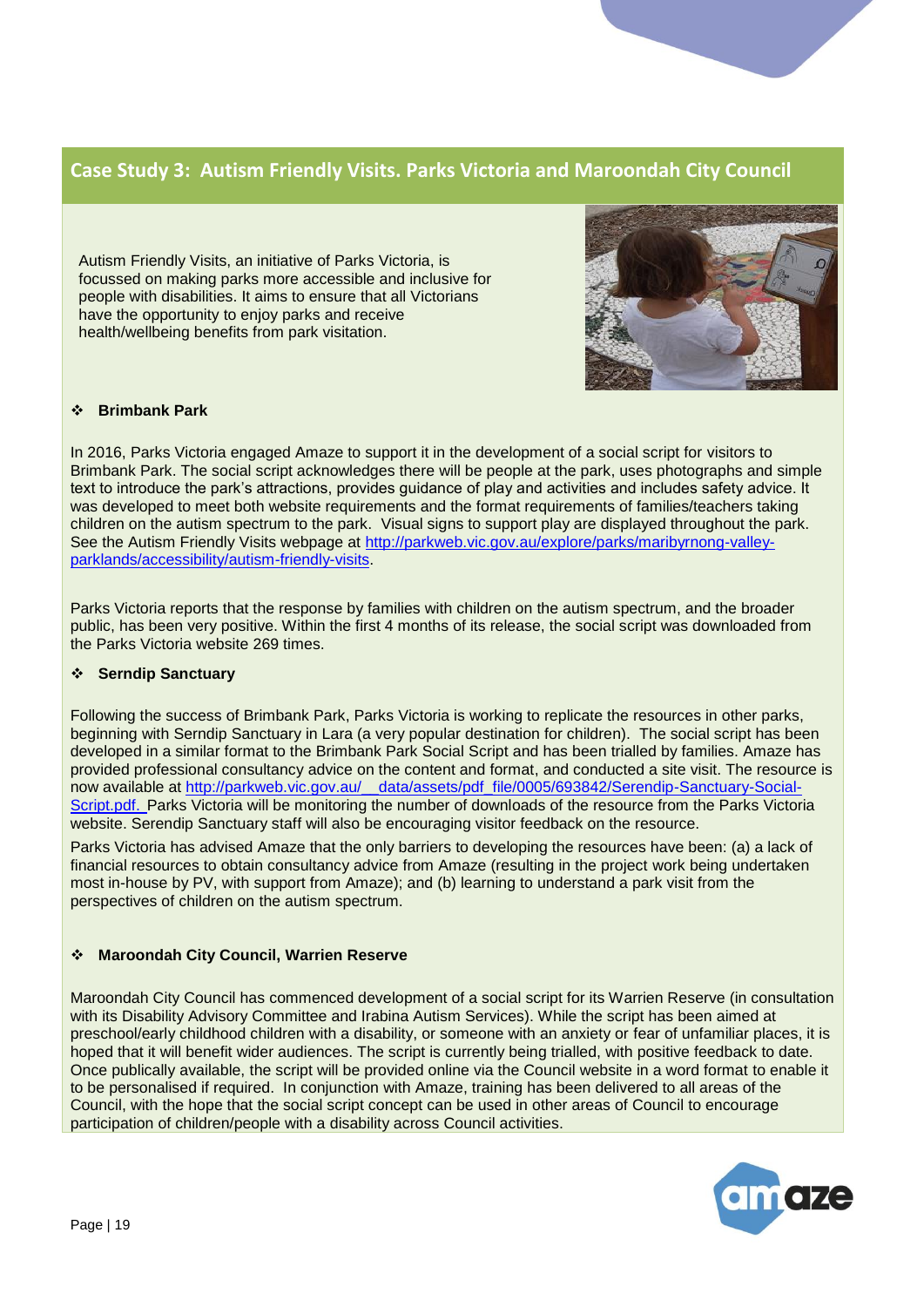#### <span id="page-19-0"></span>**Case Study 4: Sensory Friendly Access, Sovereign Hill**

In 2015, Sovereign Hill's Access and Inclusion committee led the development of social scripts and Sensory Friendly Access resources to support visitors on the autism spectrum. These initiatives were developed under Sovereign Hill's Access and Inclusion Policy.



With 700,000 visitors annually, including 100,000 school kids, Sovereign Hill developed a range of social scripts to assist students on the autism spectrum to become more familiar and comfortable with Sovereign Hill before and during their visit.

The social scripts, available online, support students to understand what they may expect across a range of experiences/locations at Sovereign Hill and can be easily adapted to suit individual needs. The social stores include People in Costume; Red Hill Mine Tour; Horses at Sovereign Hill; Blood on the Southern Cross; The Bowling Alley; The Inclined Rail (Paid mine tours); Where Can I Eat?; Where Can I Go to the Toilet?; Where Will I Sleep?; I See a Trooper; Here Come the Redcoats; Sounds of Sovereign Hill: Music and Guns; Sounds of Sovereign Hill: Machines; Sensory Friendly Access. Available at <http://www.sovereignhill.com.au/visit/what-s-on/accessibility-at-sovereign-hill/>

Sovereign Hill has also developed an information resource *Sensory Friendly Access to Sovereign Hill* to inform visitors of activities that may be noisy, soothing activities and generally access support from a sensory perspective. See

[http://www.sovereignhill.com.au/media/uploads/SovHill\\_Sensory\\_Friendly\\_Access\\_2015.pdf](http://www.sovereignhill.com.au/media/uploads/SovHill_Sensory_Friendly_Access_2015.pdf)

To ensure its employees are able to enrich the visiting experience of people on the autism spectrum, they have also received autism awareness training from Amaze and other autism experts.

Sovereign Hill has advised Amaze that it has received a significant amount of positive feedback, including the following from a parent of a young boy on the autism spectrum:

*"…I had some reservations and was quite anxious of how he was going to cope in such an environment, but I wanted him to experience Sovereign Hill (my mission was just to walk him up the Main Street… and back).* 

*(He) can't wait & waiting in queues will cause a meltdown, however, there were several ticket cashiers on and was processed immediately… Needs to constantly regulate himself due to sensory overload, so was thankful for the many seats and benches along the Main Street to sit him down.*

*(He) can't cope with crowds.….Was advised on arrival of noisy events and a map at ticket box, but unfortunately due to his non patience I placed it into my bag unseen. Was approached by Matthew (soldier in blue uniform) along Main Street, who bobbed down to the boys height and put his hand up to say hello and he responded by giving him a 'high five' which I hadn't seen him do to a stranger which was a huge achievement and a delight to see. Matthew was a wealth of information of how your organisation and staff can cater such special needs, gave me map from ticket box office which he went through with me (because he was seated and settled), which has given me the confidence to return back to Sovereign Hill with Luke to immerse him in more things Sovereign Hill can offer."*

*"I have always had to cater for Luke around a place, have never had a place cater around Luke before. I am so impressed and can't wait to share my experience with my Autistic social group I attend once a month and encourage them to go to Sovereign Hill. So many other organisations could learn from Sovereign Hill."*

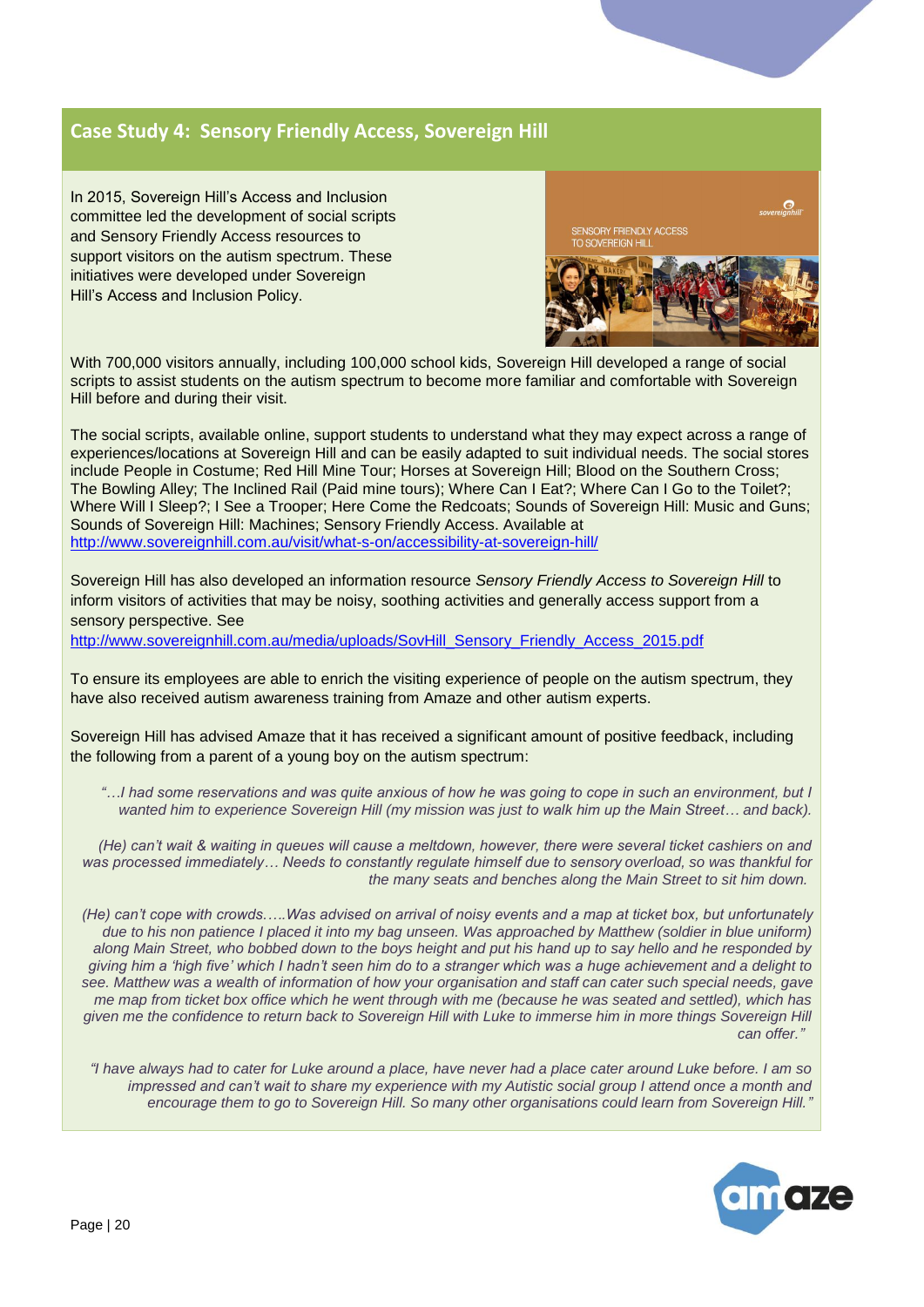#### <span id="page-20-0"></span>**Case Study 5: Shire of Campaspe's regional libraries.**

From 2014 – 2016, Caspaspe Regional Library has led the "Being Connected: Libraries and Autism" project to improve library visits for adults and children on the autism spectrum.

For many years, Campaspe Regional Library has been committed to supporting the information and referral needs of people on the autism spectrum and their families, through its relationship with (and training from) Community Living and Respite Services (CLRS) and by housing a large collection of autism resources from Amaze and Supporting Parents of Children with Asperger's and Autism (SPOCAAS). This commitment encouraged more families of children on the autism spectrum to use the library, which in turn highlighted that one of the new features of the library - a very stripy floor - that was causing sensory overload for some children. This prompted the determination to undertake a sensory audit and make necessary modifications.

. . . . . . . . . . . . . . . . .

Going to the Library

In 2014, the library received the the Pierre Gorman Award from the State Library of Victoria (\$25,000) to undertake the "Being Connected: Libraries and Autism" project, in partnership with CLRS, to improve the library experience for adults and children on the autism spectrum. This project was delivered from 2014 – 2016 and involved:

- A sensory audit of all library buildings across the Campaspe Shire by Think Access, in collaboration with parents/carers of children on the autism spectrum. The Think Access audit report<sup>25</sup> has been widely shared across the sector through presentations and conferences. While a number of the recommendations have been addressed, some require capital investment such as replacement of the stripy floor (this is a work in progress).
- Accreditation to use the Communication Access Symbol in the Echuca Library in 2016. This required support from Bendigo Health to prepare for an assessment to use the symbol, followed by assessment and accreditation by Scope Victoria. Remaining libraries in the shire are being encouraged to go through the accreditation process.
- The creation of a Social Story titled "Going to the Library" in collaboration with Echuca Special School, Murray Human Services and CLRS. The book was published and launched at a special event at the library and has been distributed to every student attending the Special School and to families coming into the library.
- An increase in programming and activities for children on the autism spectrum.
- The purchasing of appropriate technology, apps and games that could be used in programming and for communications purposes
- Provision of staff training and development, with all staff completing REAL (Resource for Equitable Access to Libraries) training, Creating Connections providing 'creating a sensory friendly environment' training, CLRS providing training on autism and Bendigo Health providing training on Communication Access.

Campaspe library has advised Amaze that it did not face any significant challenges implementing these initiatives, although some of the recommendations in the audit report continue to require funding to be addressed (such as the flooring, new signage and additional training for the service centre staff to achieve the Communication Access Symbol). The library has received a lot of anecdotal positive feedback, particularly from its project partners and the families engaged through the programs offered. It has seen an increase in families utilising the libraries and children attending the programs and activities for children on the spectrum. The SPOCAAS and Amaze collections are well used by students, teachers and carers.

<sup>-</sup><sup>25</sup> Think Access 2016. Shire of Campaspe's regional libraries at Echuca, Rochester, Tongala, Kyabram and Rushworth. For Shire of Campaspe. 27 May 2016.